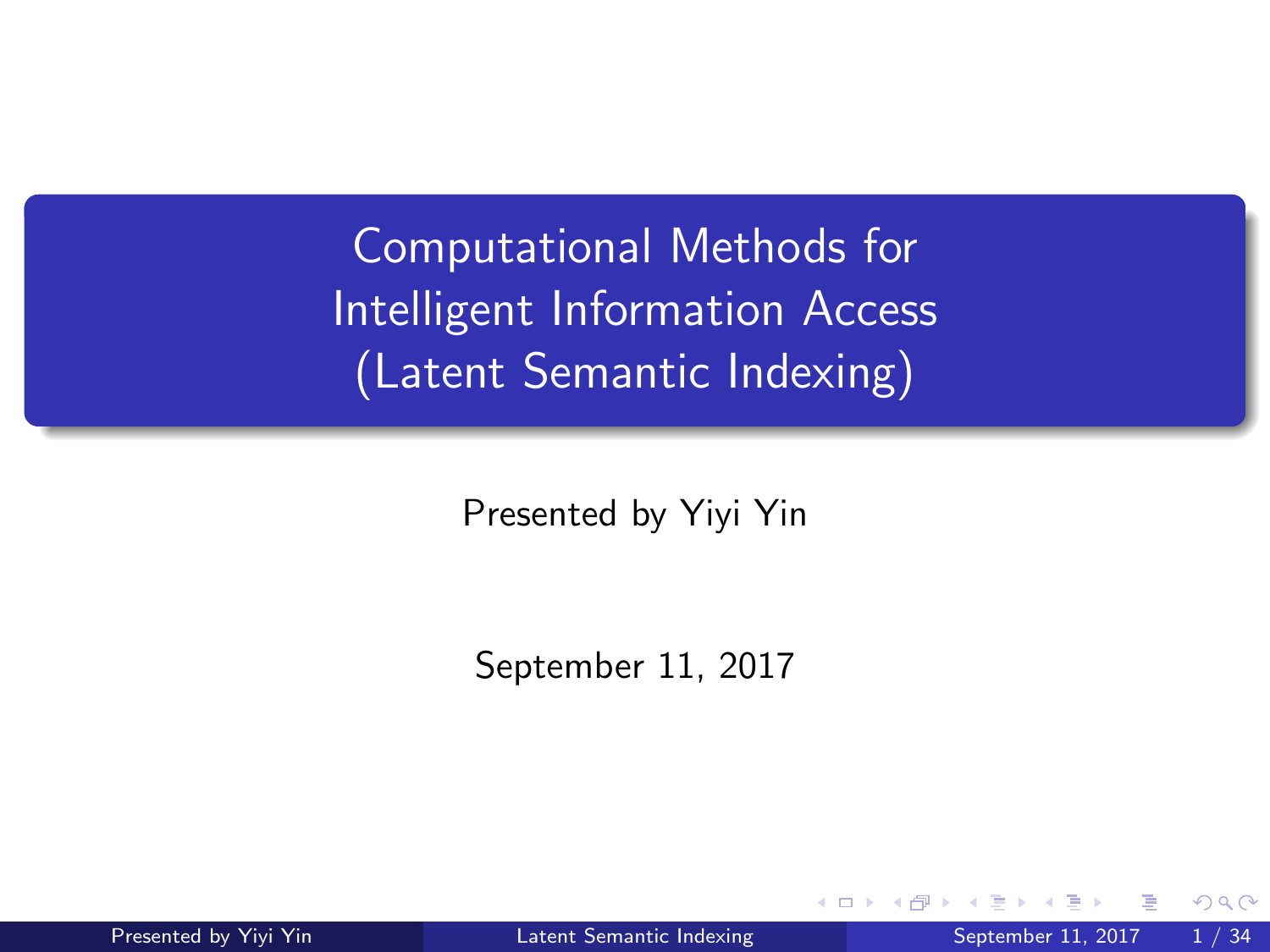- **Information Retrieval** is the "activity of obtaining information resources relevant to an information need from a collection of information resources".
- To goal is to retrieve relevant (in terms of having the same conceptual topics or meaning) textual documents from databases.
- Example:

Prior art (state of the art) searches for patents Searches at google scholar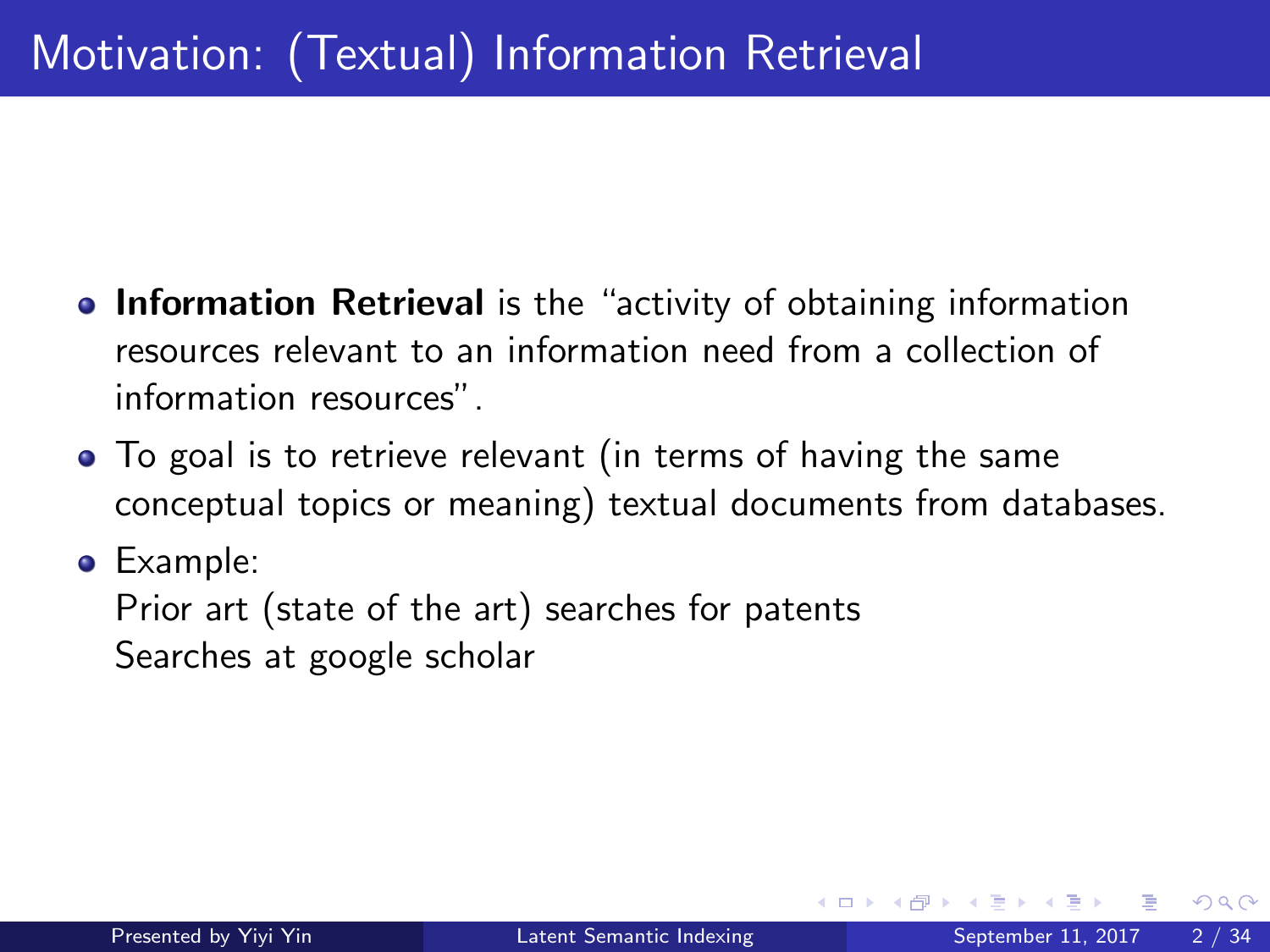- **•** Lexical Matching is inaccurate because
	- i) There are synonymys
	- ii) Words have multiple meanings
	- so a user's query may literally match irrelevant documents.
- Latent Semantic Indexing (LSI) solved the problem by using conceptual indices rather than individual words.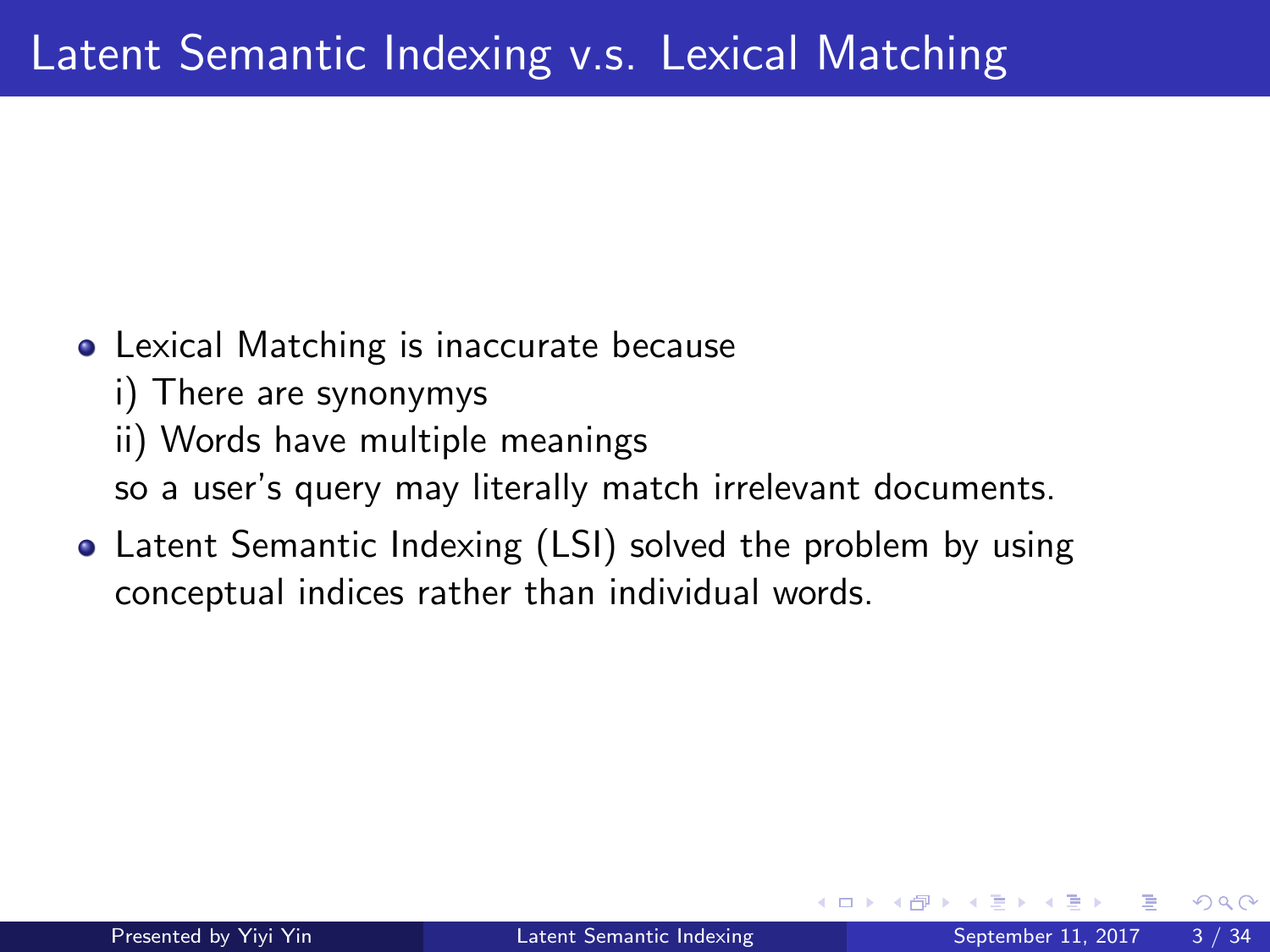Consider car, automobile, driver and elephant where car and automobile are synonyms.

- In lexical matching, it is the same for query **automobile** to retrieve documents about cars and documents about elephants, if neither included the term automobile.
- In latent semantic indexing, the projection space can reflect interrelationships between terms. Car and automobile are close to each other because they always occur in similar contexts with words (motor, model, vehicle, engine, etc.).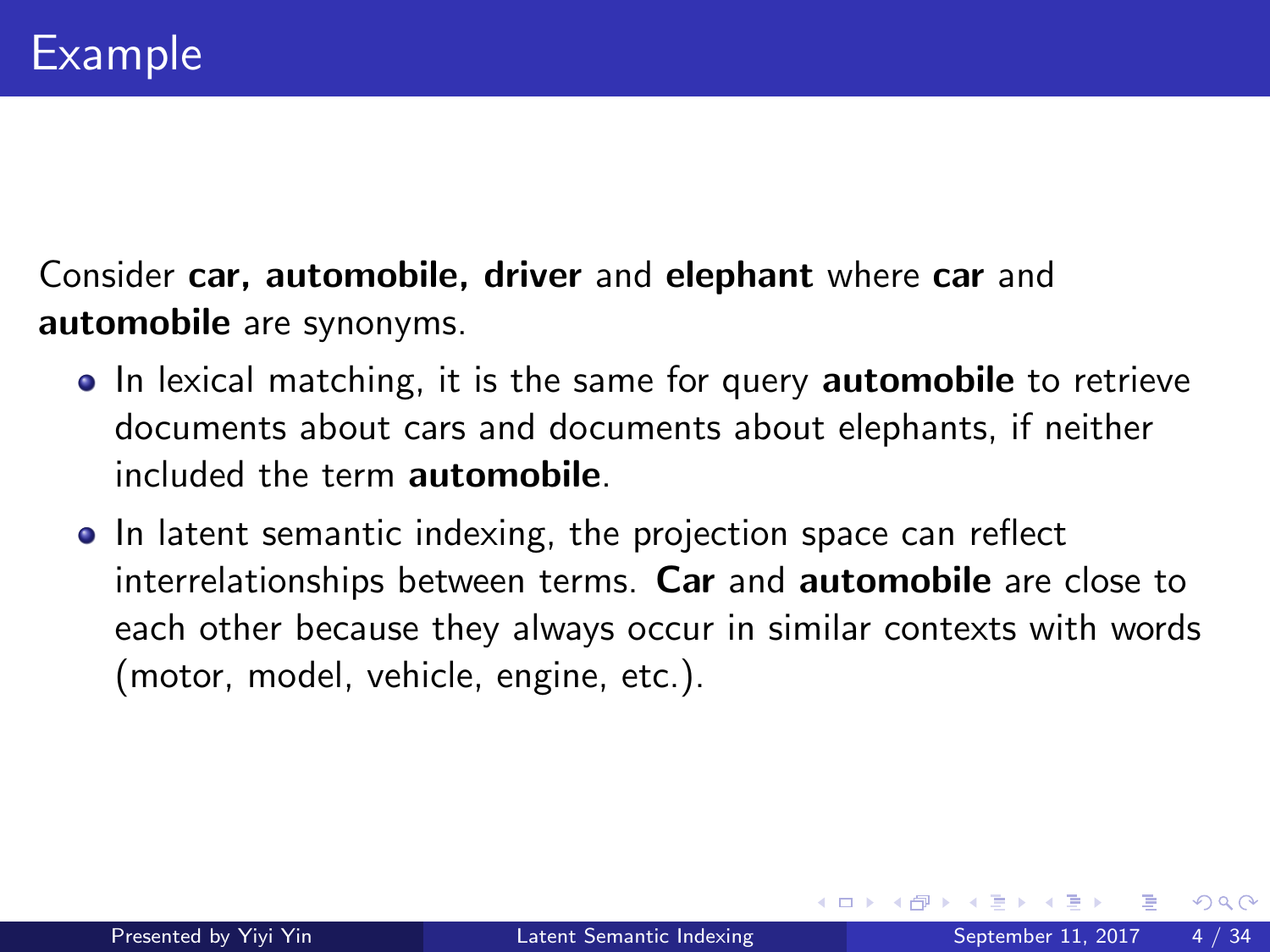- An indexing and information retrieval method
- Mathematically based on truncated singular value decomposition (SVD)
- Assumes that words used in the same contexts have similar meanings
- "Called latent semantic indexing because of its ability to correlate semantically related terms that are latent in a collection of text"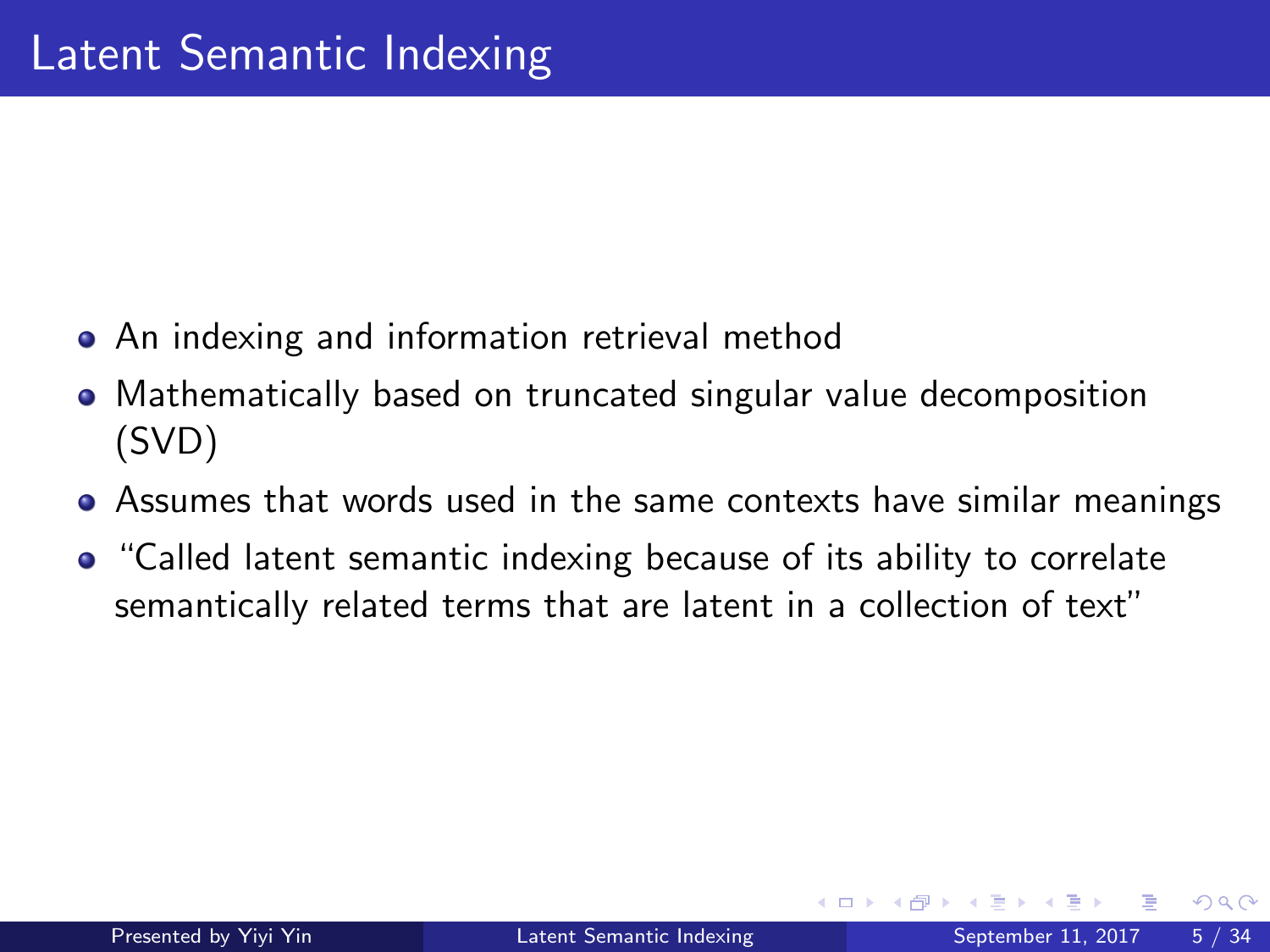# Singular Value Decomposition (SVD)

WLOG, assume  $m \ge n$  and rank $(A) = r \le min(m, n)$ ,

$$
A_{m \times n} = U_{m \times n} \Sigma_{n \times n} V_{n \times n}^T
$$

where  $U^{\mathcal{T}}U=V^{\mathcal{T}}V=I,$  $\Sigma = \text{diag}(\sigma_1, \ldots, \sigma_n), \sigma_1 \geq \sigma_2 \geq \cdots \geq \sigma_r > \sigma_{r+1} = \cdots = \sigma_n = 0$ • Dyadic decomposition:

$$
A = \sum_{i=1}^r u_i \sigma_i v_i^T
$$

where  $U = [u_1u_2 \cdots u_n]$ ,  $V = [v_1v_2 \cdots v_n]$ 

 $QQ$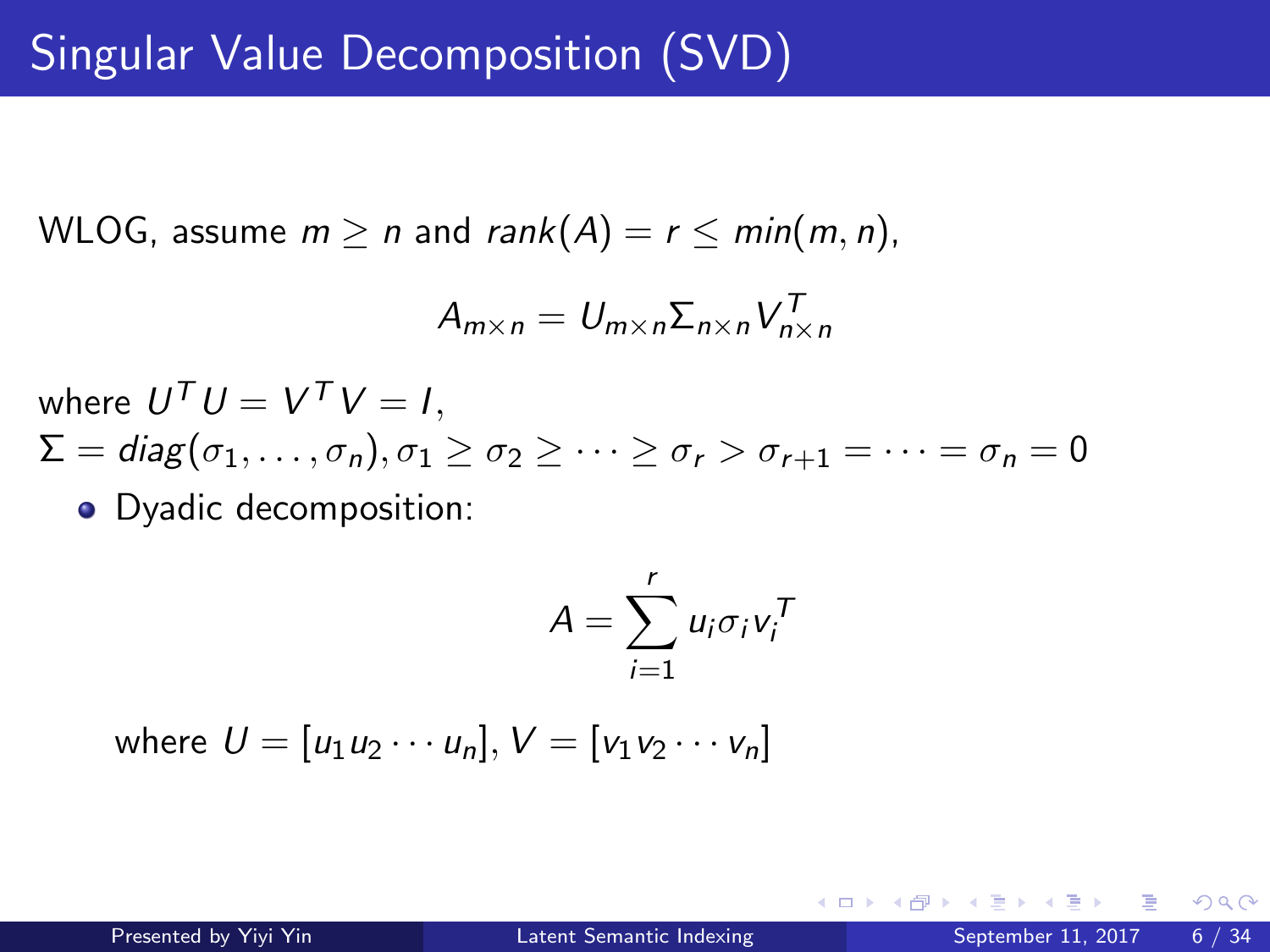# Best Rank-k Approximation [Eckart and Young]

#### Define

$$
A_k = \sum_{i=1}^k u_i \sigma_i v_i^T
$$

then

$$
\min_{\text{rank}(B)=k} ||A - B||_F^2 = ||A - A_k||_F^2
$$

 $A_k$ , which is constructed from the k-largest singular triplets of A, is the closest rank-k matrix to A.

4 0 8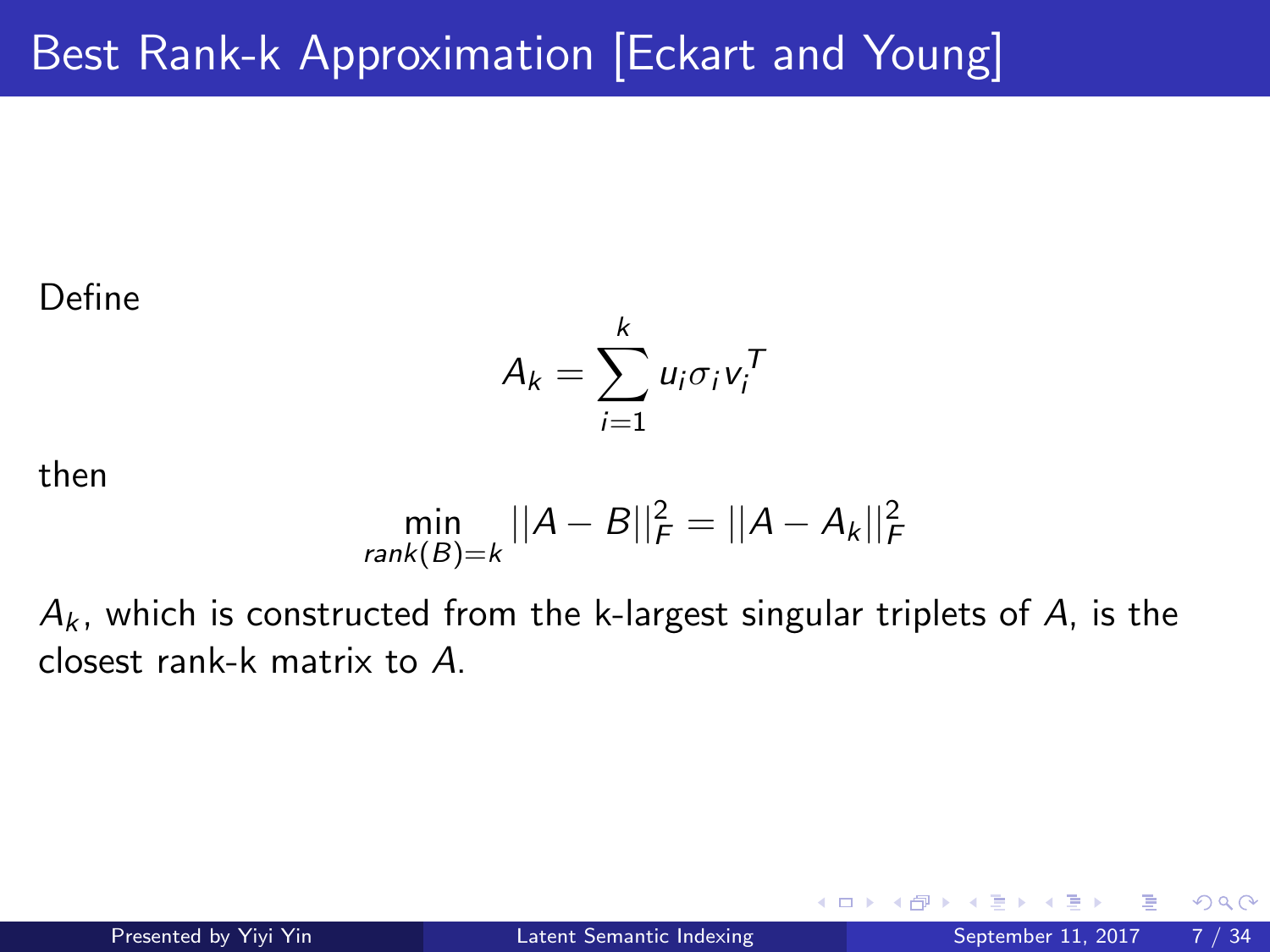- Construct term-document matrix A
- Take SVD decomposition of term-document matrix
- Select k and find  $A_k$ , the best rank-k approximation
- **•** Queries
- **•** Updating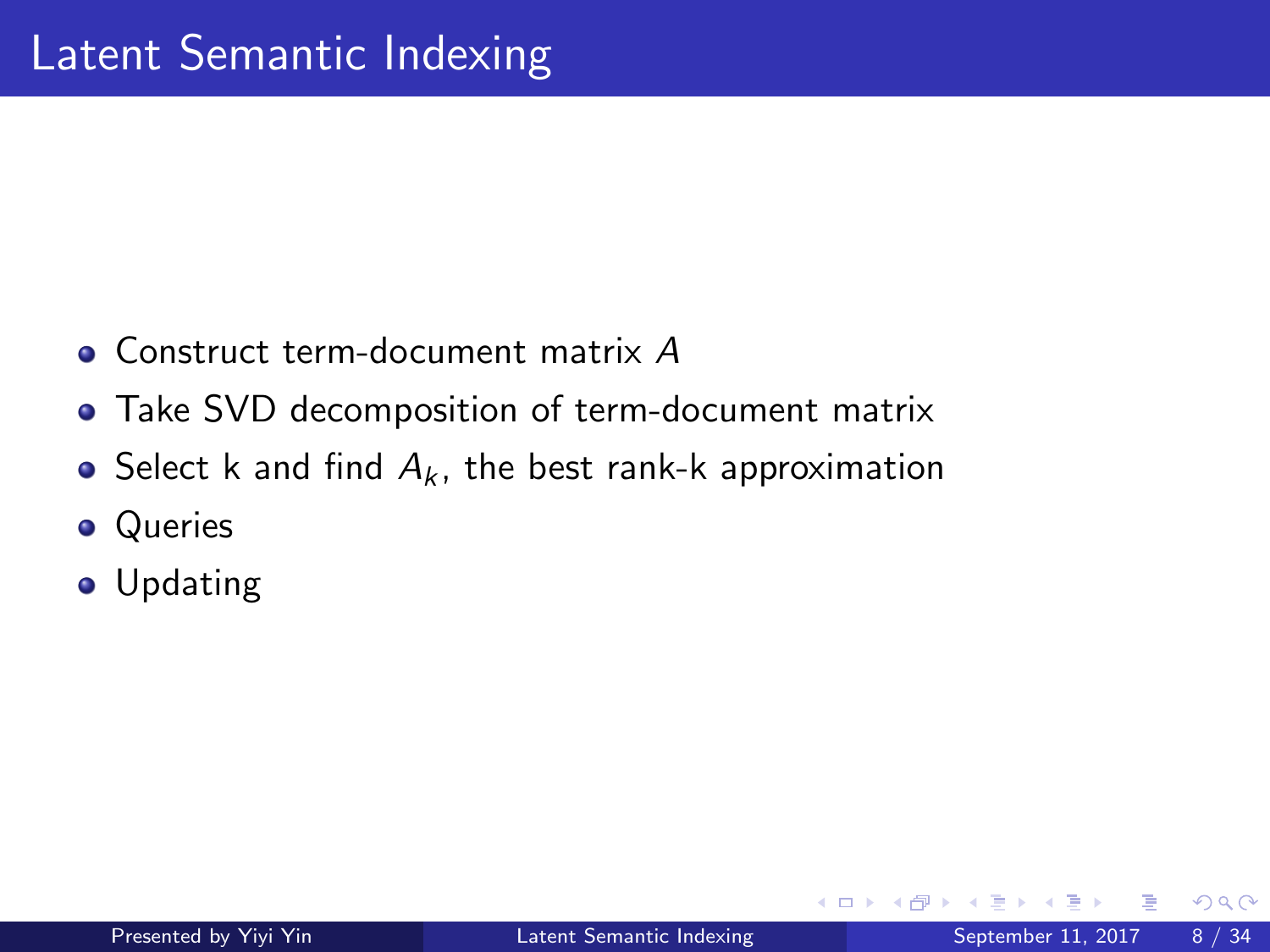The term-document matrix

$$
A=[a_{ij}]
$$

where where  $a_{ii}$  denotes the frequency that term *i* occurs in document *j*. We can write

$$
a_{ij}=L(i,j)\times G(i)
$$

where  $L(i, j)$  is the local weighting for term i in document j, and  $G(i)$  is the global weighting for term i.

• By adding local and global weightings, we can change the importance of terms within or among documents.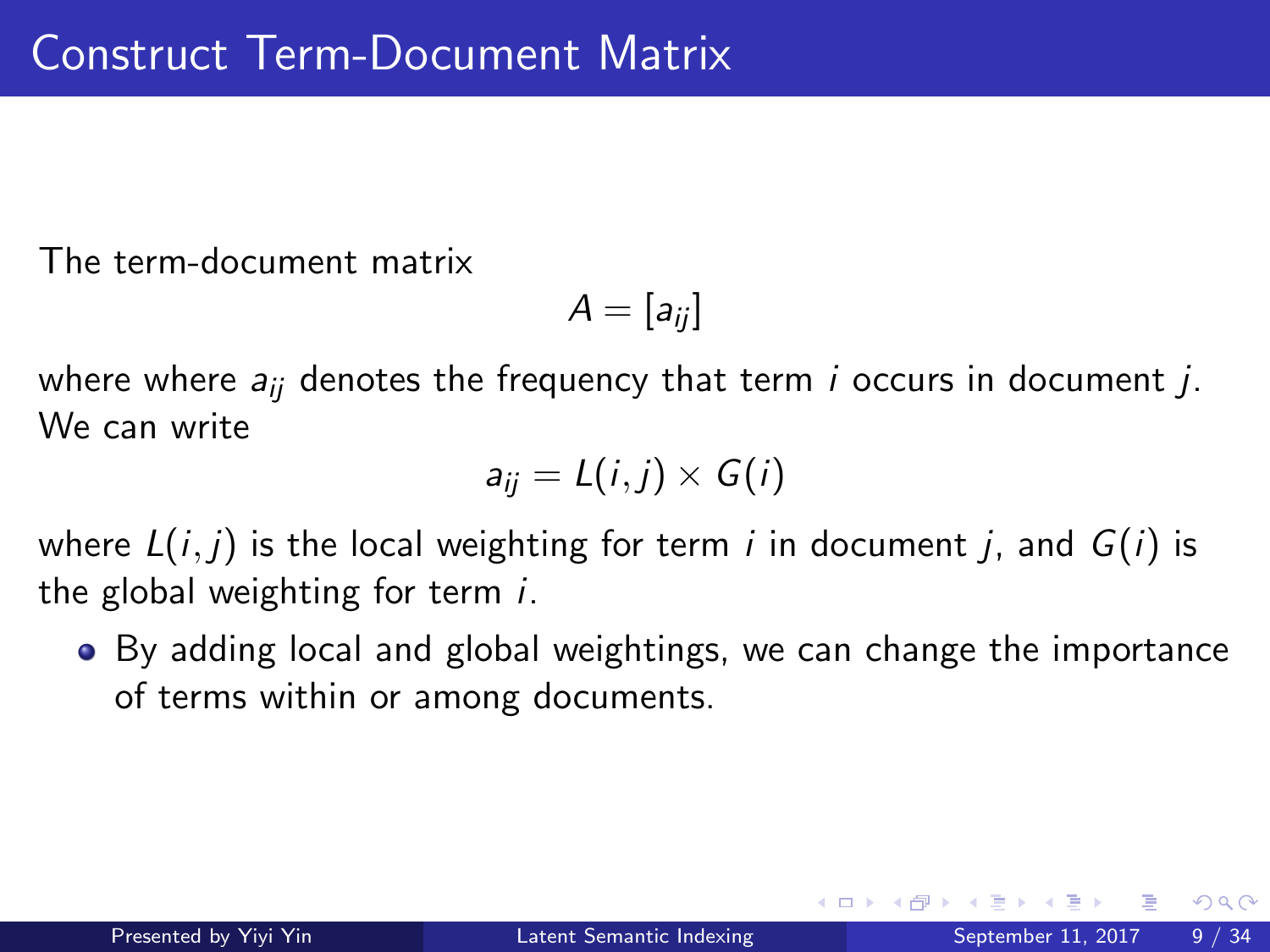#### Example: Database

| Label           | <b>Medical Topic</b>                                                                 |
|-----------------|--------------------------------------------------------------------------------------|
|                 |                                                                                      |
| M1              | study of depressed patients after discharge with regard to age                       |
|                 | of onset and culture                                                                 |
| M <sub>2</sub>  | culture of pleuropneumonia like organisms found in vaginal                           |
|                 | discharge of patients                                                                |
| ΜЗ              | study showed oestrogen production is depressed by ovarian<br>irradiation             |
| M4              | cortisone rapidly depressed the secondary rise in oestrogen<br>output of patients    |
| <b>M5</b>       | boys tend to react to death anxiety by acting out behavior while                     |
|                 | girls tended to become depressed                                                     |
| M <sub>6</sub>  | changes in children's behavior following hospitalization studied                     |
|                 | a week after discharge                                                               |
| M7              | surgical technique to close ventricular septal defects                               |
| M8              | chromosomal abnormalities in blood cultures and bone marrow                          |
|                 | from leukaemic patients                                                              |
| M <sub>9</sub>  | study of christmas disease with respect to generation and culture                    |
| M <sub>10</sub> | insulin not responsible for metabolic abnormalities accompanying<br>a prolonged fast |
| M11             | close relationship between high blood pressure and vascular<br>disease               |
| M <sub>12</sub> | mouse kidneys show a decline with respect to age in the ability                      |
|                 | to concentrate the urine during a water fast                                         |
| M13             | fast cell generation in the eye lens epithelium of rats                              |
| M14             | fast rise of cerebral oxygen pressure in rats                                        |
|                 |                                                                                      |

重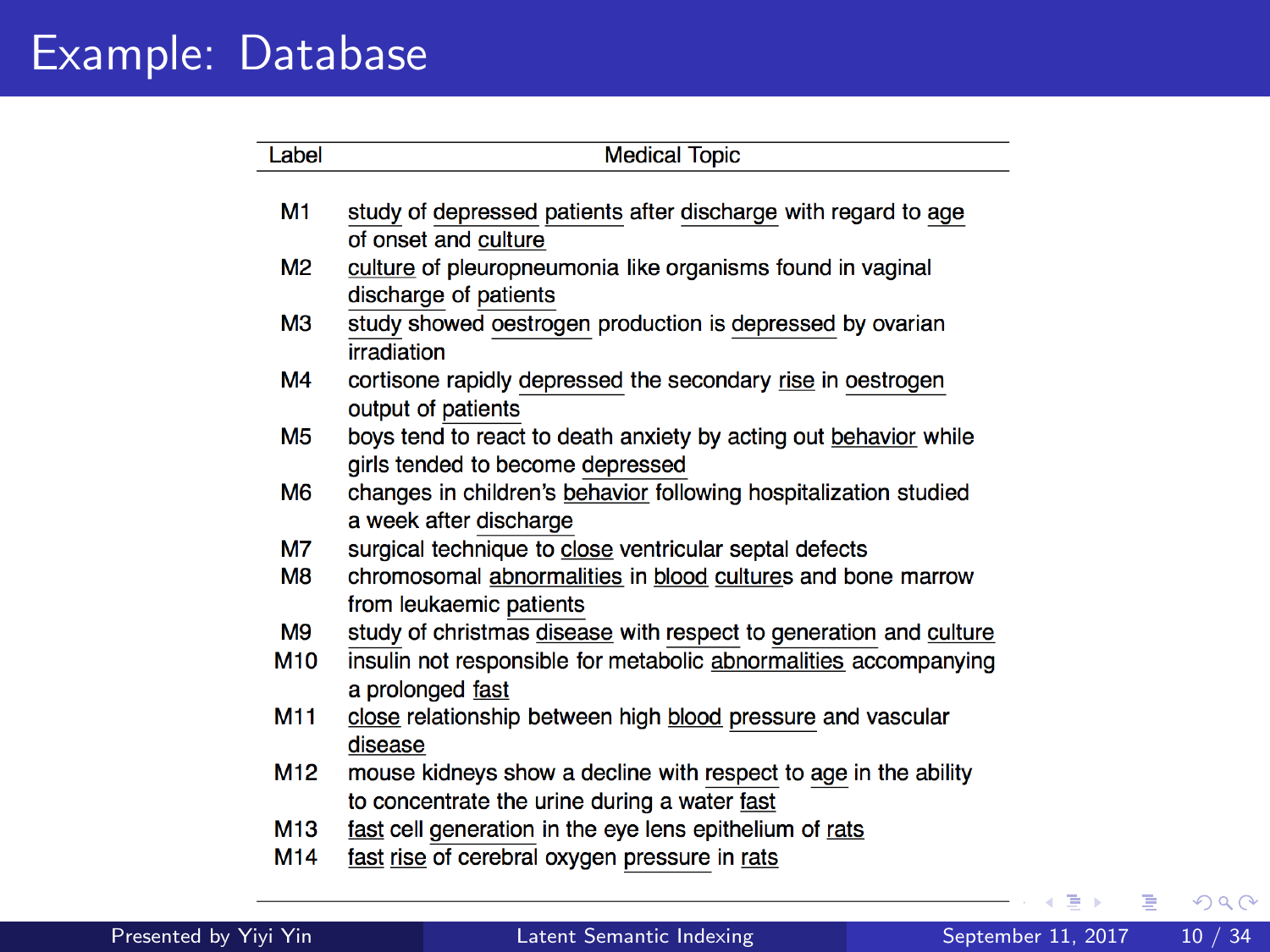## Example: Term-Document Matrix

| <b>Terms</b>  | <b>Documents</b> |                |                |   |                         |   |                         |   |                         |    |    |                         |                         |                |
|---------------|------------------|----------------|----------------|---|-------------------------|---|-------------------------|---|-------------------------|----|----|-------------------------|-------------------------|----------------|
|               | М                | м              | м              | м | М                       | м | м                       | м | М                       | м  | м  | м                       | $\overline{\mathsf{M}}$ | м              |
|               |                  | 2              | 3              | 4 | 5                       | 6 | 7                       | 8 | 9                       | 10 | 11 | 12                      | 13                      | 14             |
| abnormalities | $\overline{0}$   | $\overline{0}$ | $\overline{0}$ | ō | $\overline{\mathbf{0}}$ | Ō | $\overline{\mathbf{0}}$ | 1 | $\overline{\mathbf{0}}$ | 1  | 0  | $\overline{\mathbf{0}}$ | $\overline{\mathbf{0}}$ | $\overline{0}$ |
| age           |                  | 0              | 0              | 0 | 0                       | 0 | 0                       | 0 | 0                       | 0  | 0  | 1                       | 0                       | 0              |
| behavior      | O                | 0              | 0              | 0 |                         | 1 | 0                       | 0 | 0                       | 0  | 0  | 0                       | 0                       | 0              |
| blood         | o                | 0              | 0              | 0 | 0                       | 0 | 0                       |   | 0                       | 0  |    | 0                       | 0                       | 0              |
| close         | n                | 0              | 0              | 0 | 0                       | 0 | 1                       | 0 | $\Omega$                | 0  |    | 0                       | 0                       | 0              |
| culture       |                  |                | 0              | 0 | 0                       | 0 | 0                       |   |                         | 0  | 0  | 0                       | 0                       | 0              |
| depressed     |                  | 0              |                | 1 | 1                       | 0 | 0                       | 0 | 0                       | 0  | 0  | 0                       | 0                       | 0              |
| discharge     |                  |                | 0              | 0 | 0                       |   | 0                       | 0 | 0                       | 0  | 0  | 0                       | 0                       | 0              |
| disease       | o                | 0              | 0              | 0 | 0                       | 0 | 0                       | 0 |                         | 0  |    | 0                       | 0                       | 0              |
| fast          | 0                | 0              | 0              | 0 | 0                       | 0 | 0                       | 0 | 0                       |    | 0  |                         |                         |                |
| generation    | 0                | 0              | 0              | 0 | 0                       | 0 | 0                       | 0 |                         | 0  | 0  | 0                       |                         | 0              |
| oestrogen     | 0                | 0              |                |   | 0                       | 0 | 0                       | 0 | 0                       | 0  | 0  | 0                       | 0                       | 0              |
| patients      |                  |                | 0              |   | 0                       | 0 | 0                       |   | 0                       | 0  | 0  | 0                       | 0                       | 0              |
| pressure      | o                | 0              | 0              | ٥ | 0                       | 0 | 0                       | 0 | 0                       | 0  |    | 0                       | 0                       |                |
| rats          | 0                | 0              | 0              | 0 | 0                       | 0 | 0                       | 0 | 0                       | 0  | 0  | 0                       | 1                       |                |
| respect       | o                | 0              | 0              | 0 | 0                       | 0 | 0                       |   | 0                       | 0  | 0  |                         | 0                       | 0              |
| rise          | n                | 0              | 0              |   | 0                       | 0 | 0                       | 0 | 0                       | 0  | 0  | 0                       | 0                       |                |
| study         |                  | 0              |                | 0 | 0                       | 0 | 0                       | ٥ |                         | 0  | 0  | 0                       | 0                       | 0              |

Þ J.

**← ロ → → ← 何 →** 

 $299$ 

重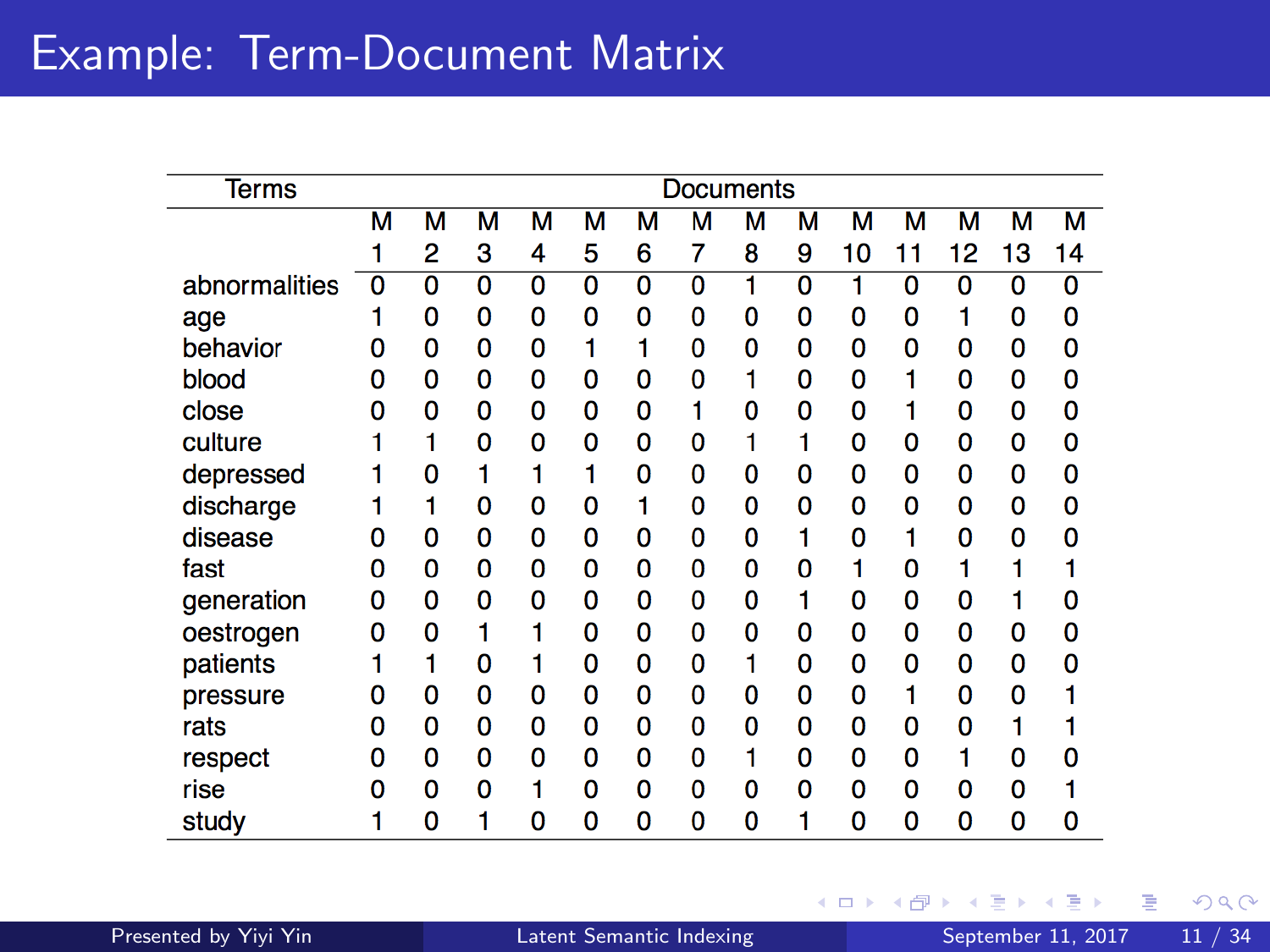# SVD Decomposition and Best Rank-k Approximation

Take SVD decomposition of term-document matrix  $A = U \Sigma V^T$  , approximated by  $A_k = U_k \Sigma_k V_k^{\mathcal{T}} = \sum_{i=1}^k u_i \sigma_i v_i^{\mathcal{T}}$ .



Presented by Yivi Yin Christian [Latent Semantic Indexing](#page-0-0) September 11, 2017 12 / 34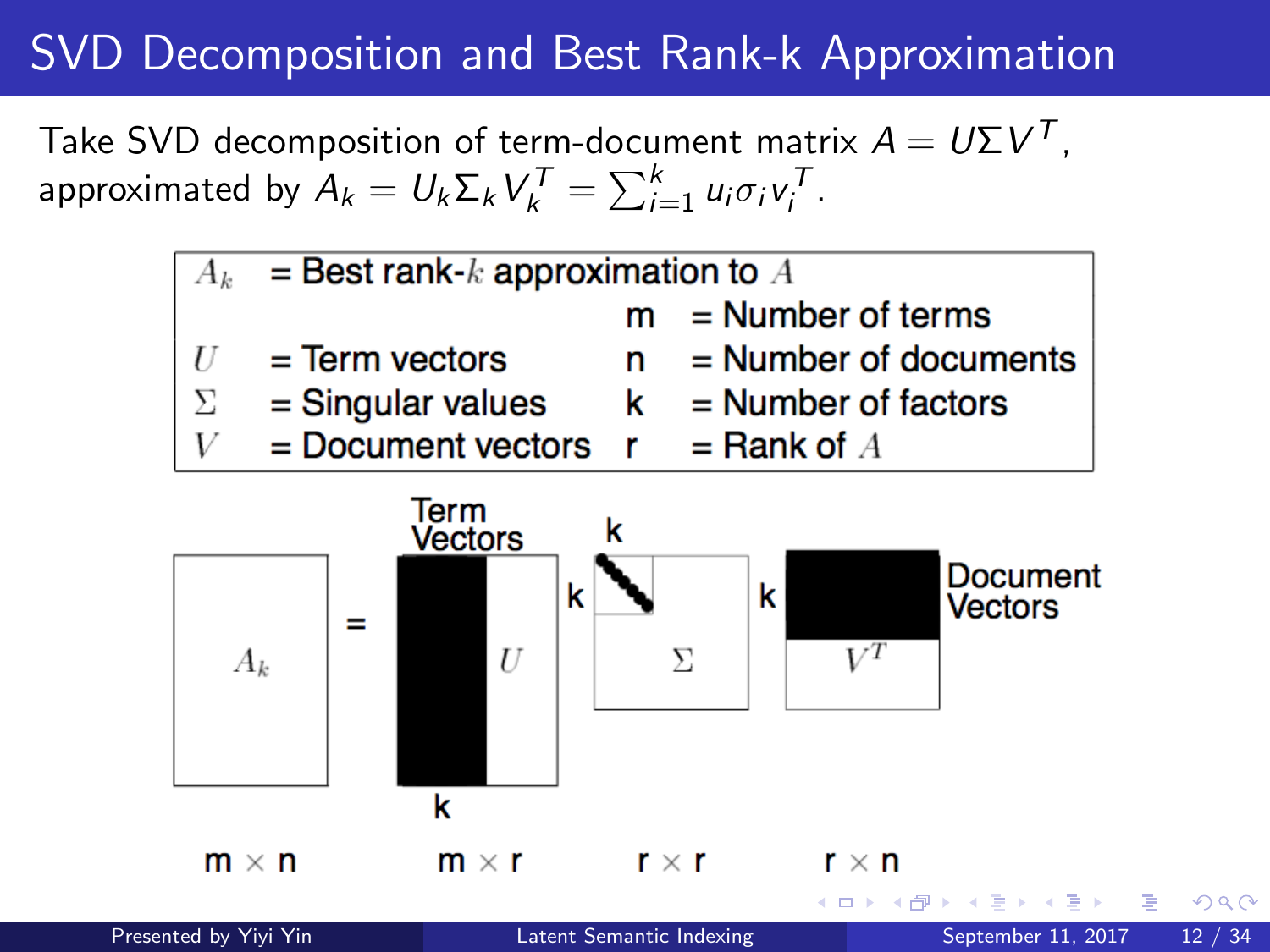- k-dimensional Term Projection Space:  $(U_k \Sigma_k)_{m \times k}$
- k-dimensional Document Projection Space:  $(V_k \Sigma_k)_{n \times k}$

For example, when  $k = 2$ ,  $A_2 = U_2 \Sigma_2 V_2$ 

- 2-dimensional Term Projection Space:  $(u_1\sigma_1, u_2\sigma_2)$
- 2-dimensional Document Projection Space:  $(v_1 \sigma_1, v_2 \sigma_2)$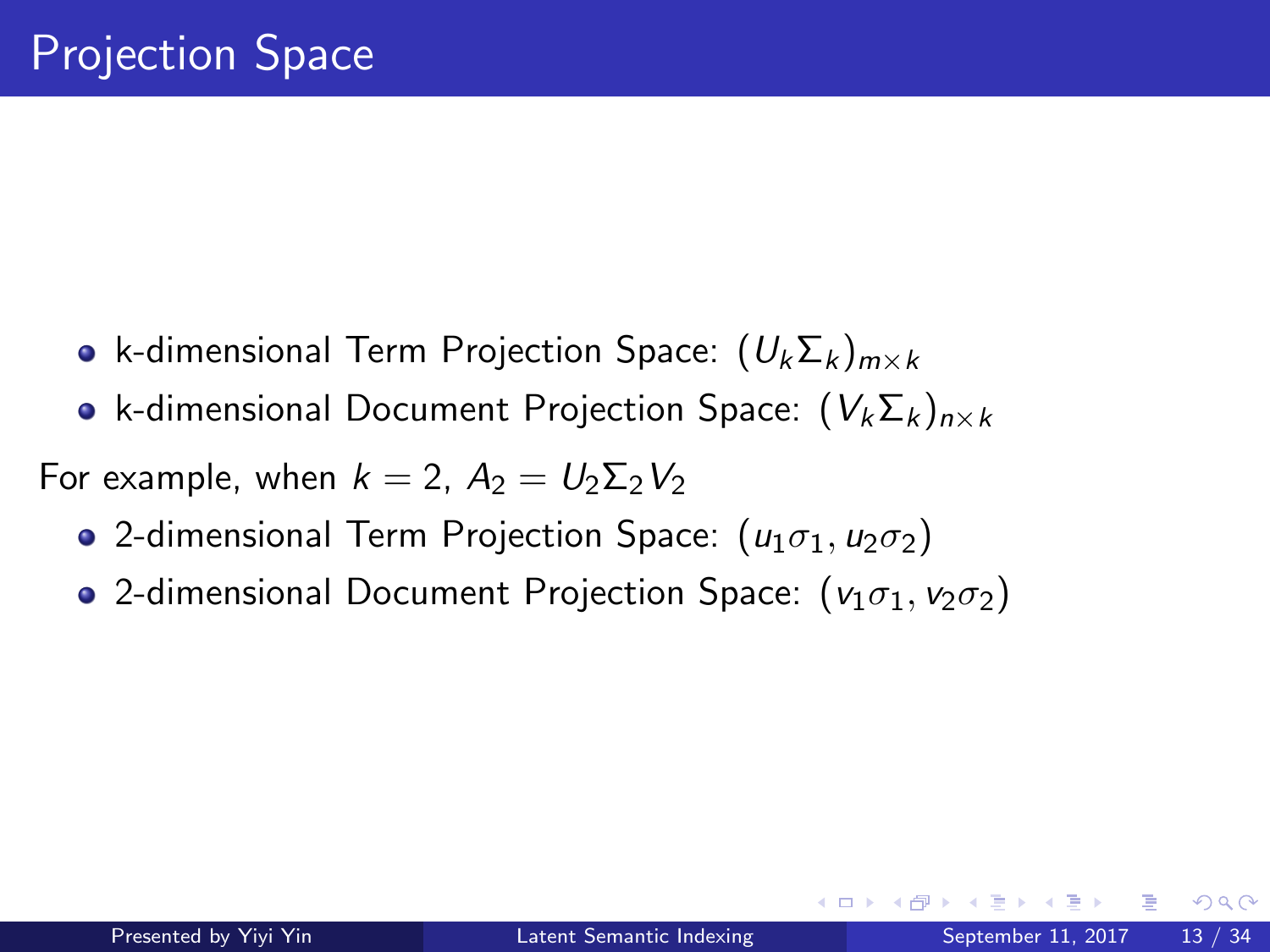#### Example: Projection Space



 $299$ 

画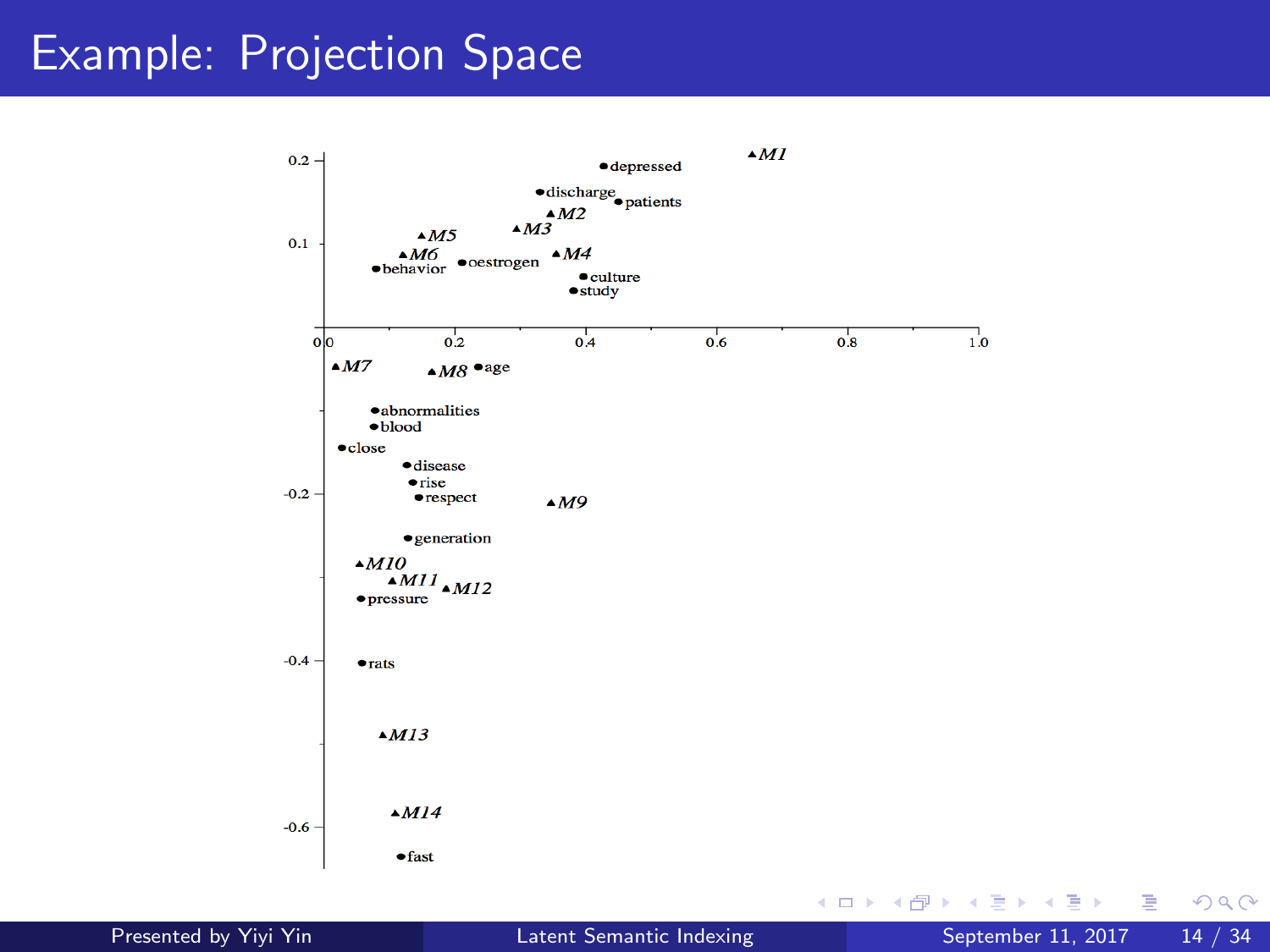- A query is a phrase
- In order to retrieve information, query must be projected in the projection space and compared to all existing documents.

The projected query is

$$
\hat{q} = q^T U_k \Sigma_k^{-1}
$$

where  $q$  is the vector of words in the query

- In terms of similarity, a common measure is the cosine between query and document.
- Generally, all documents exceeding some cosine threshold are returned.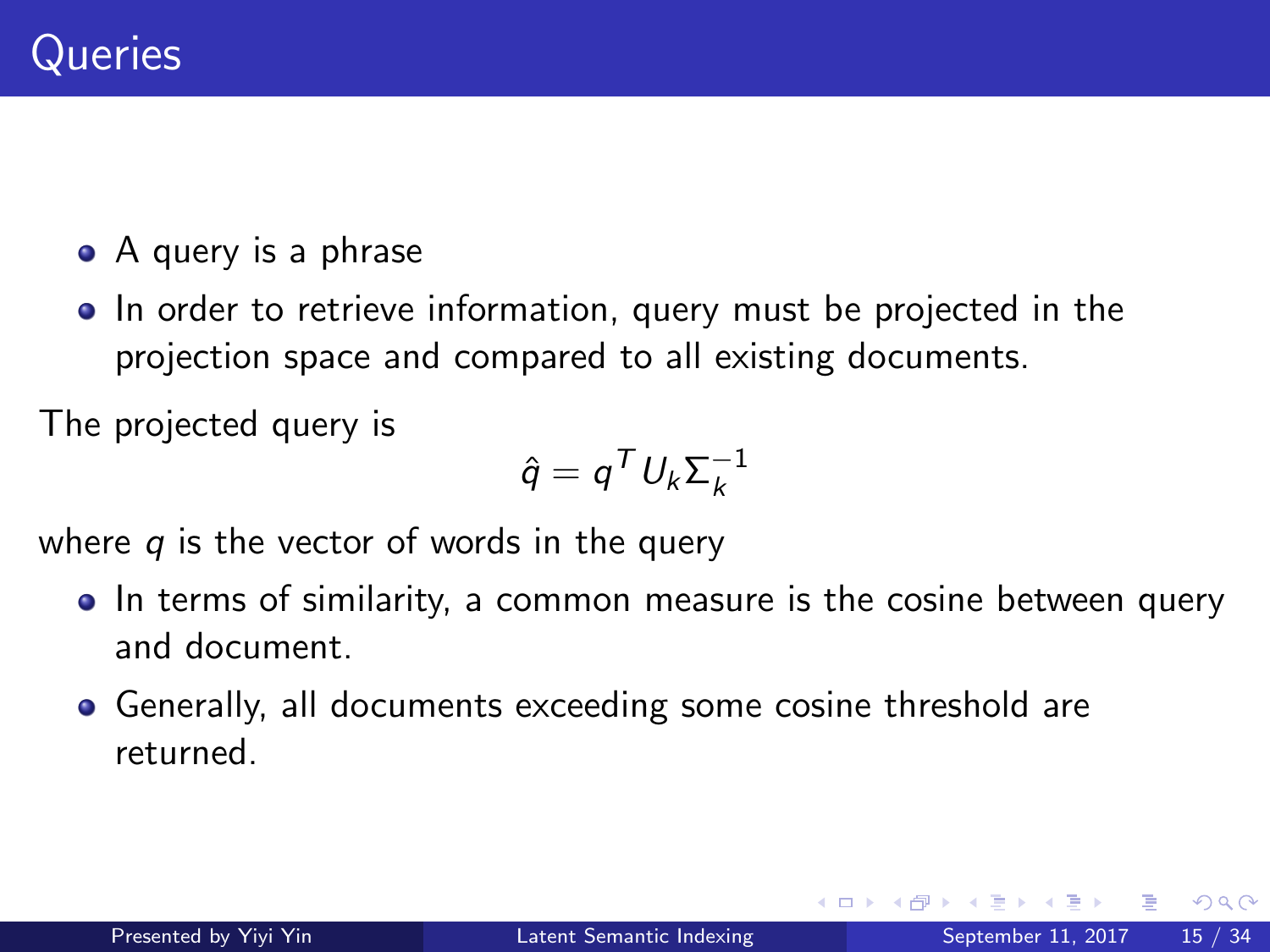We want to identify documents that contain information related to the age of children with blood abnormalities.

|          |             |             | T | 0.1623 | $-0.1372$ |        |        |
|----------|-------------|-------------|---|--------|-----------|--------|--------|
|          |             | 1           |   | 0.2068 | $-0.0488$ |        |        |
|          |             | $\mathbf 0$ |   | 0.0597 | 0.0614    |        |        |
|          |             | 1           |   | 0.1663 | $-0.1313$ |        |        |
|          |             | $\mathbf 0$ |   | 0.0258 | $-0.1246$ |        |        |
|          |             | 0           |   | 0.4534 | 0.0386    |        |        |
|          |             | 0           |   | 0.3579 | 0.1710    |        |        |
|          | $-0.1199$ = | $\mathbf 0$ |   | 0.2931 | 0.1426    |        |        |
| (0.1491) |             | 0           |   | 0.0690 | $-0.1576$ | 3.5919 | 0      |
|          |             | 0           |   | 0.0940 | $-0.6535$ | 0      | 2.6471 |
|          |             | 0           |   | 0.0599 | $-0.2378$ |        |        |
|          |             | 0           |   | 0.1560 | 0.0661    |        |        |
|          |             | 0           |   | 0.4948 | 0.1091    |        |        |
|          |             | 0           |   | 0.0460 | $-0.3393$ |        |        |
|          |             | 0           |   | 0.0369 | $-0.4196$ |        |        |
|          |             | 0           |   | 0.1797 | $-0.1456$ |        |        |
|          |             | 0           |   | 0.1087 | $-0.2126$ |        |        |
|          |             | 0           |   | 0.3814 | 0.0941    |        |        |

All documents with cosine greater than 0.85 is considered relevant.

 $QQ$ 

イロト イ押ト イヨト イヨト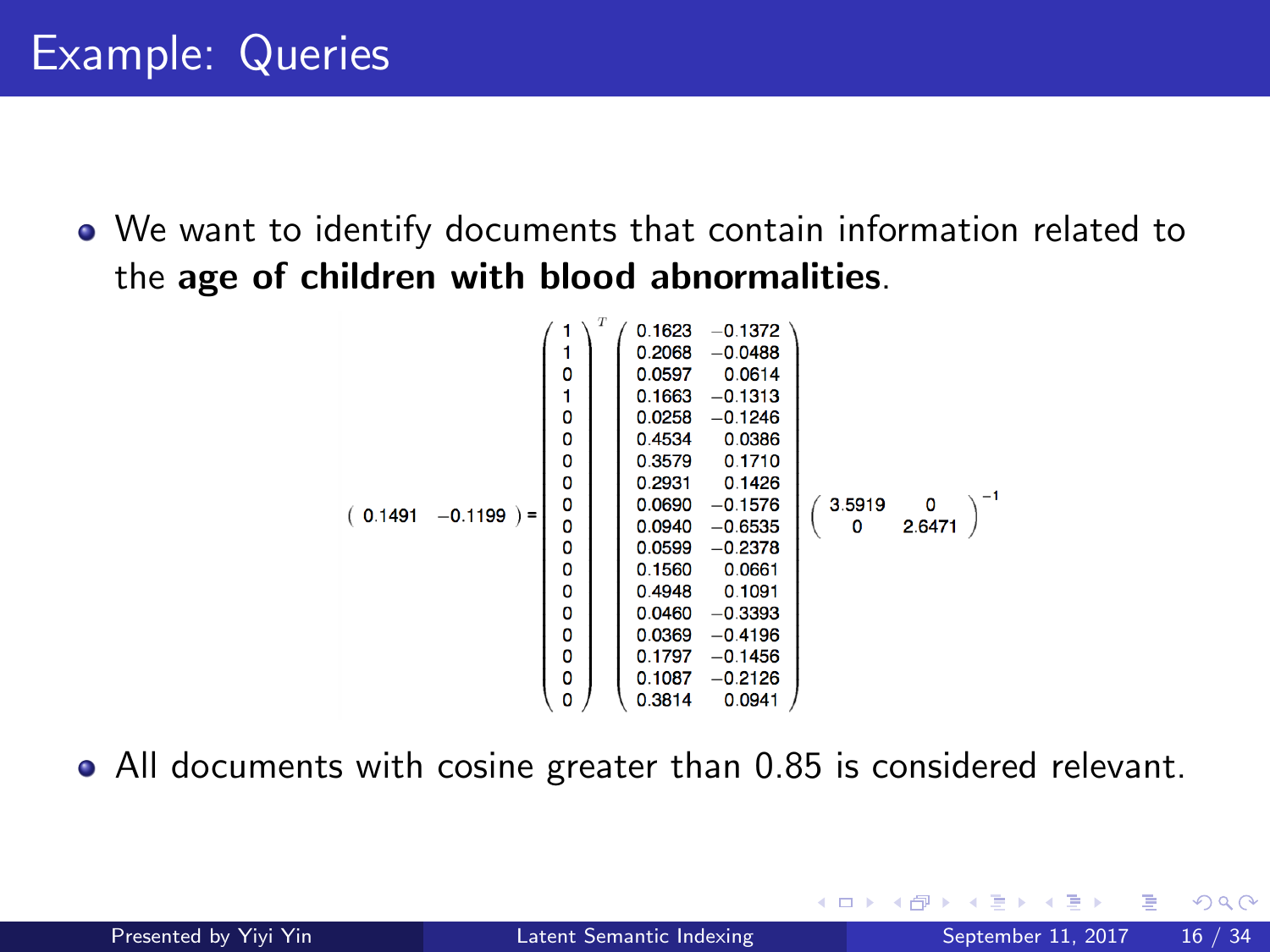#### Example: Queries



Presented by Yivi Yin **[Latent Semantic Indexing](#page-0-0) September 11, 2017** 17 / 34

 $2990$ 

活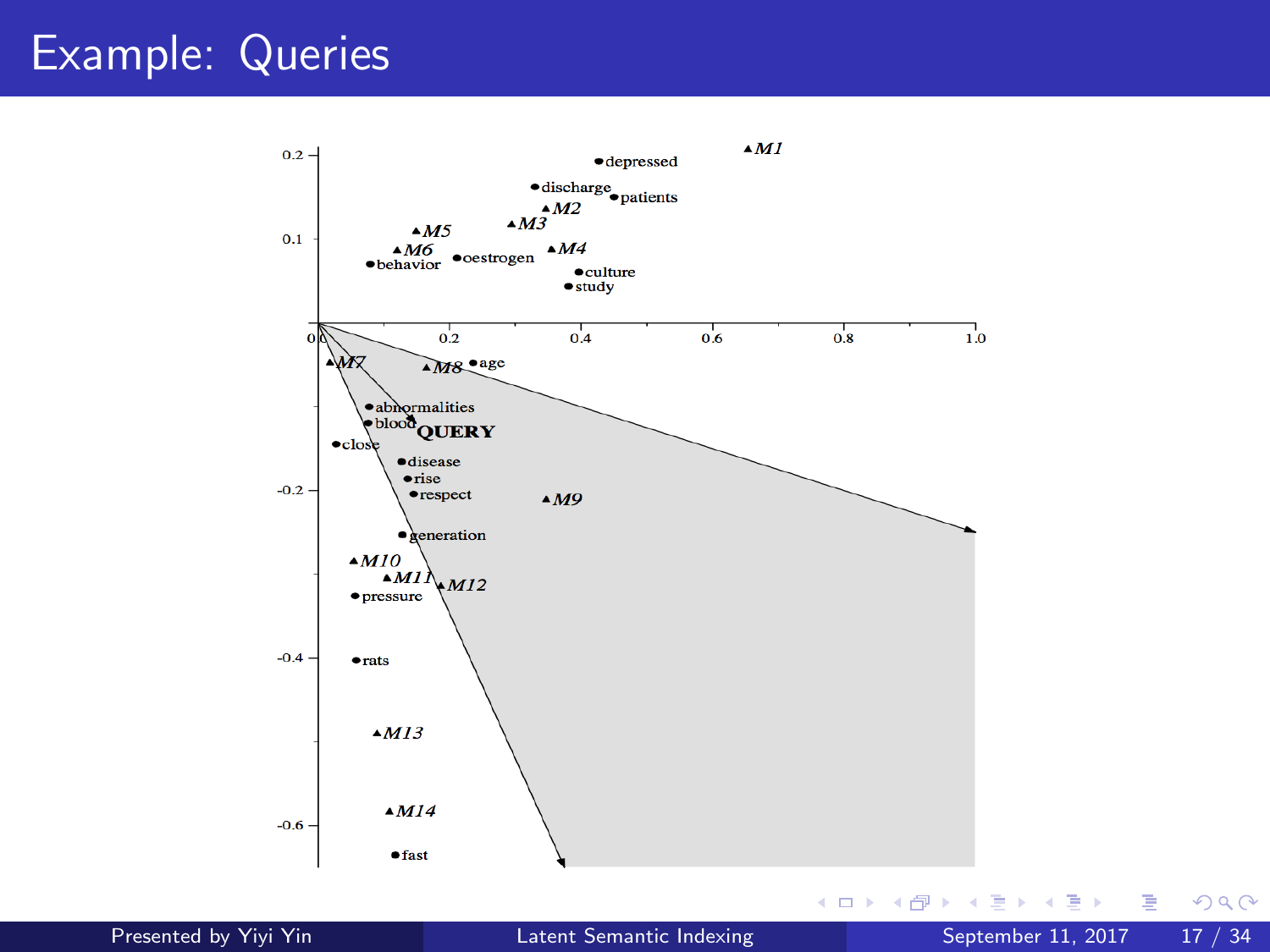- LSI returned relevant topics M8, M9 and M12
- Lexical-matching returned M1, M8, M10, M11 and M12, but M1 and M10 are not relevant, M9 would be missed.
- In LSI, the most relevant topic M9 is returned. Query: age of children with blood abnormalities M9: study of christmas disease with respect to generation and culture (christmas disease is the name of hemophilia in young children)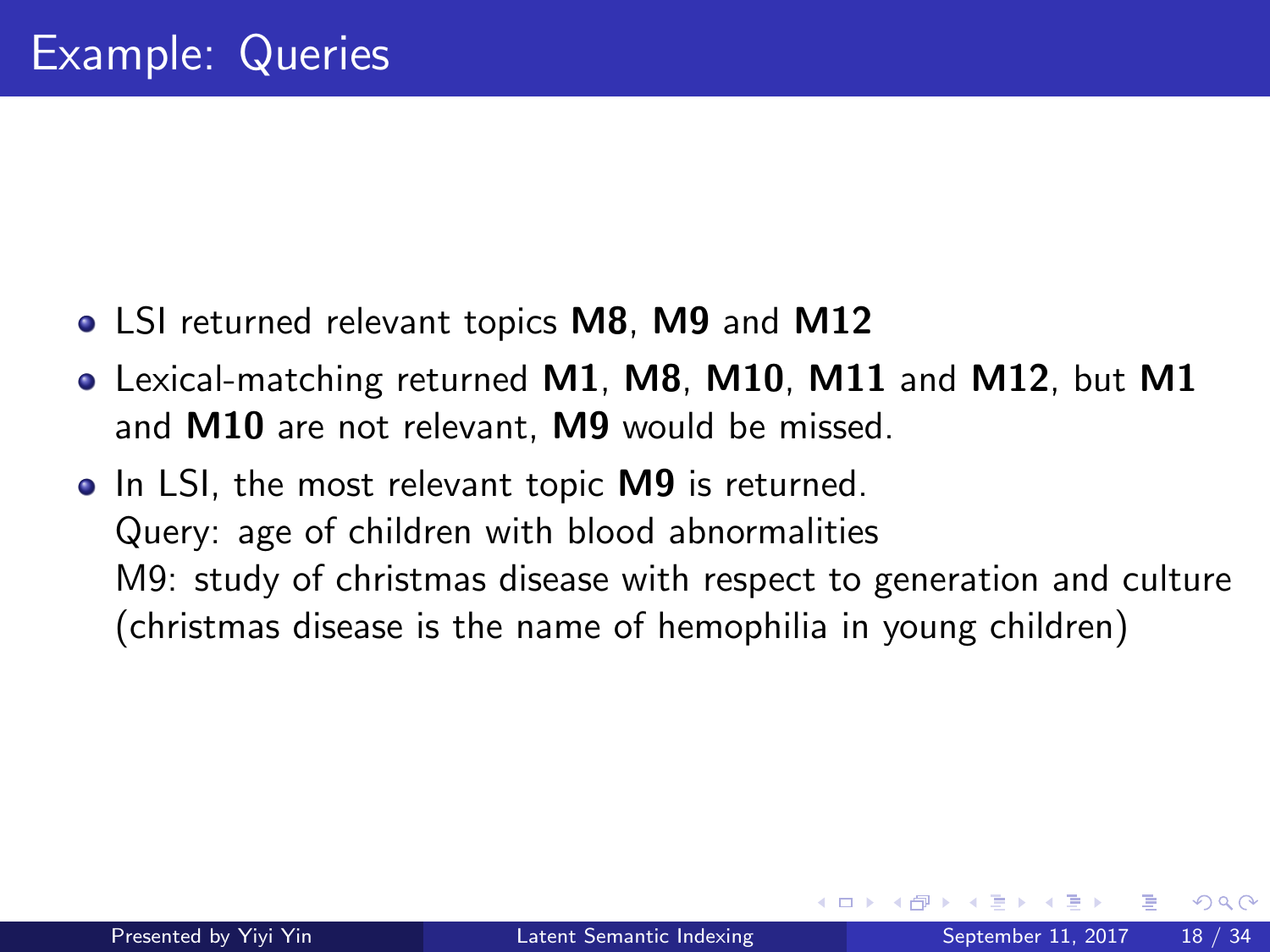Suppose an LSI model is already built based on the database, more terms and documents are added. How are we going to update the model fitting?

- Folding-in: essentially the same with query representation, quick and simple
- Recomputing the SVD: repeat the whole procedure, requires more computation time
- SVD-updating: computationally efficient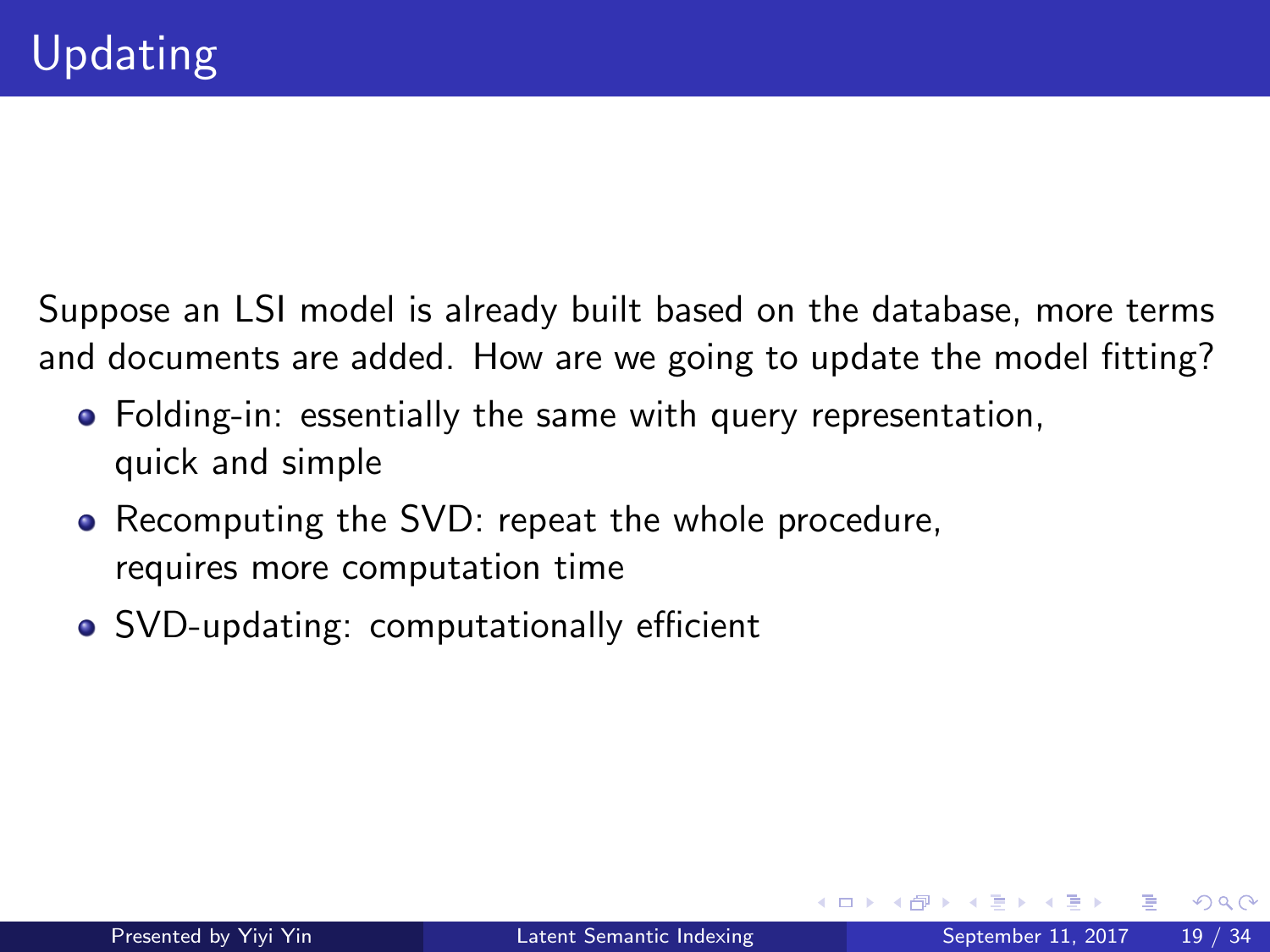## Folding-in: Document



- $\bullet$  p new documents
- folding-in a new document vector,  $d$ , into the existing LSI projection model, a projection,  $\hat{d}$  is computed by

$$
\hat{d} = d^T U_k \Sigma_k^{-1}
$$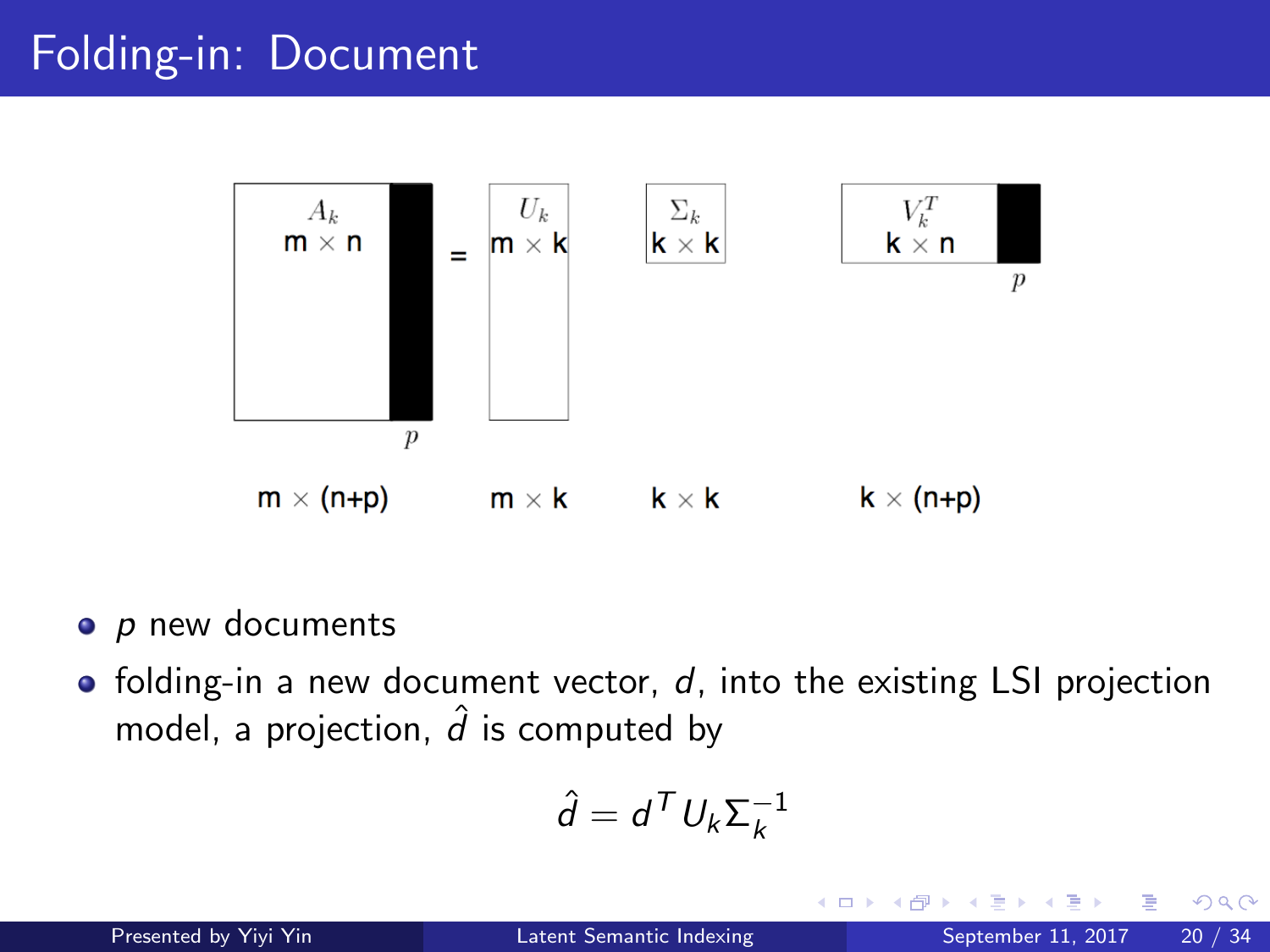

- $q$  new terms
- $\bullet$  folding-in a new term vector, t, into the existing LSI projection model, a projection,  $\hat{t}$  is computed by

$$
\hat{t} = t^T V_k \Sigma_k^{-1}
$$

 $\leftarrow$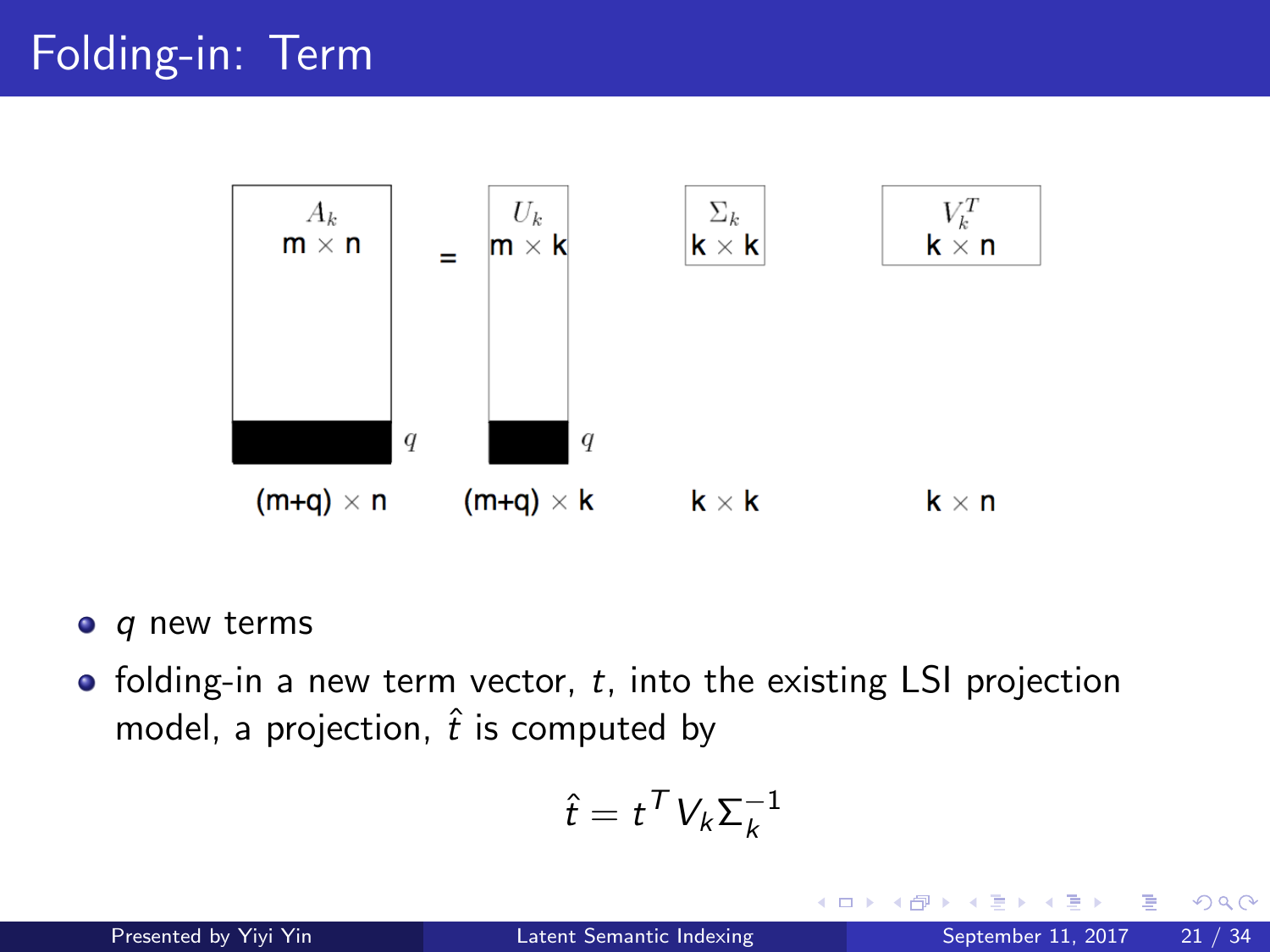Label

#### **Medical Topic**

- behavior of rats after detected rise in oestrogen M<sub>15</sub>
- depressed patients who feel the pressure to fast M<sub>16</sub>

4 0 8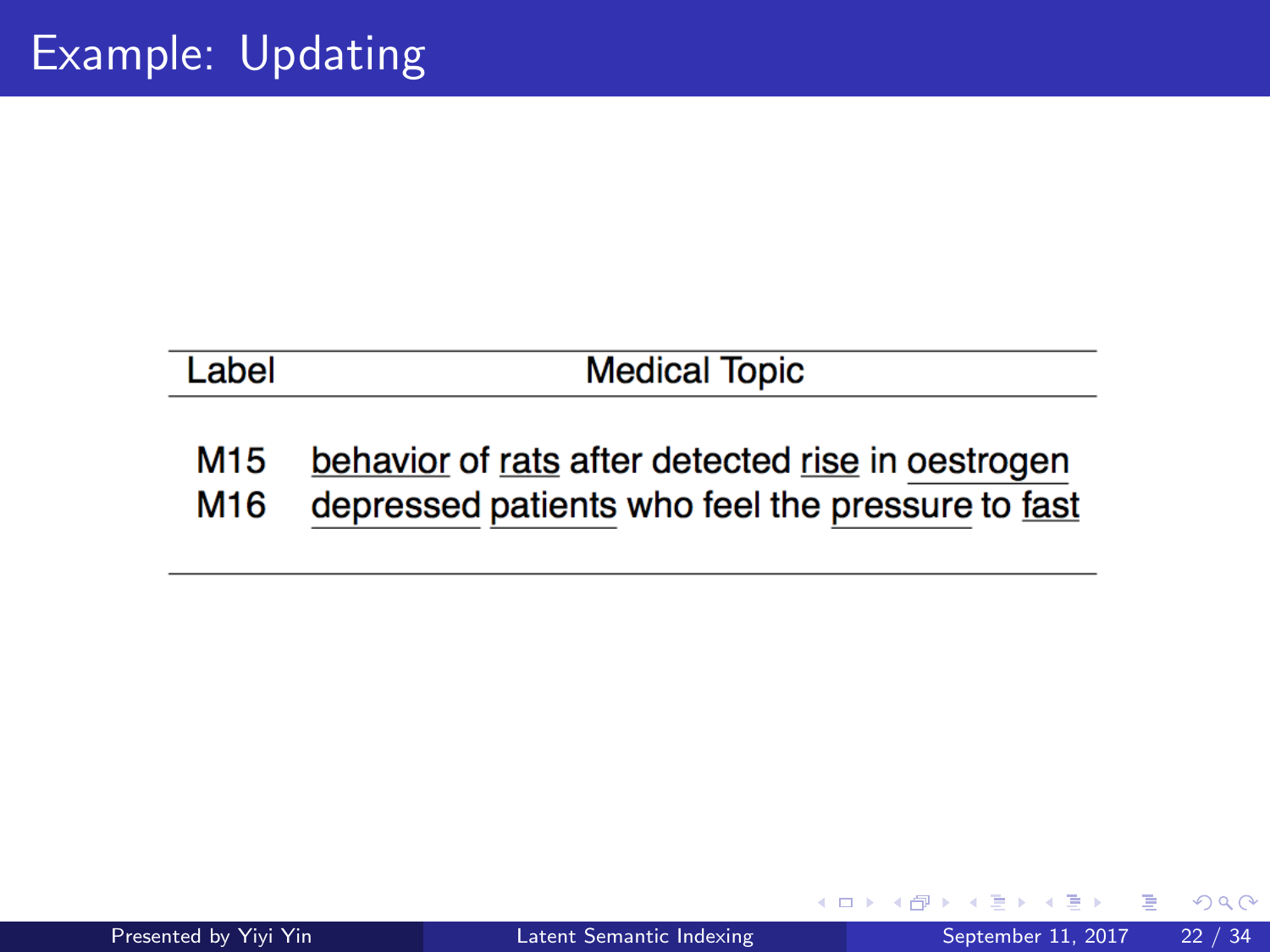#### Example: Folding-in



Presented by Yivi Yin **[Latent Semantic Indexing](#page-0-0) September 11, 2017** 23 / 34

 $299$ 

活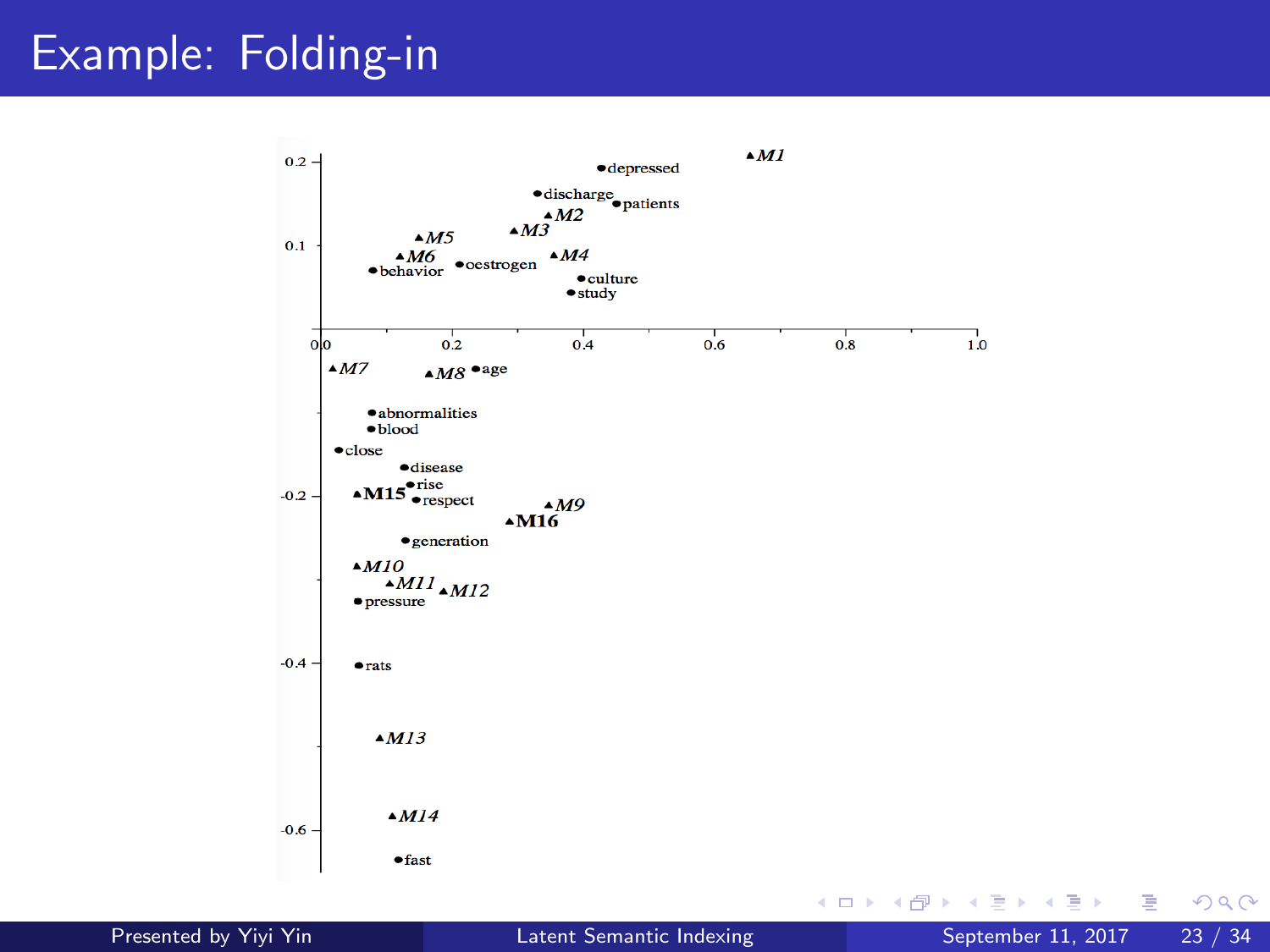Simply compute the SVD of a reconstructed term-document matrix, say  $\tilde{A}$ . Now the new term-document matrix  $\tilde{A}$  is 18  $\times$  16. Recomputing the SVD

 $\tilde{A} = \tilde{U}\tilde{\Sigma}\tilde{V}^{\mathsf{T}}$ 

Construct the rank-2 approximation to  $\tilde{A}$  by

$$
\tilde{A}_2=\tilde{U}_2\tilde{\Sigma}_2\tilde{V}_2^{\mathcal{T}}
$$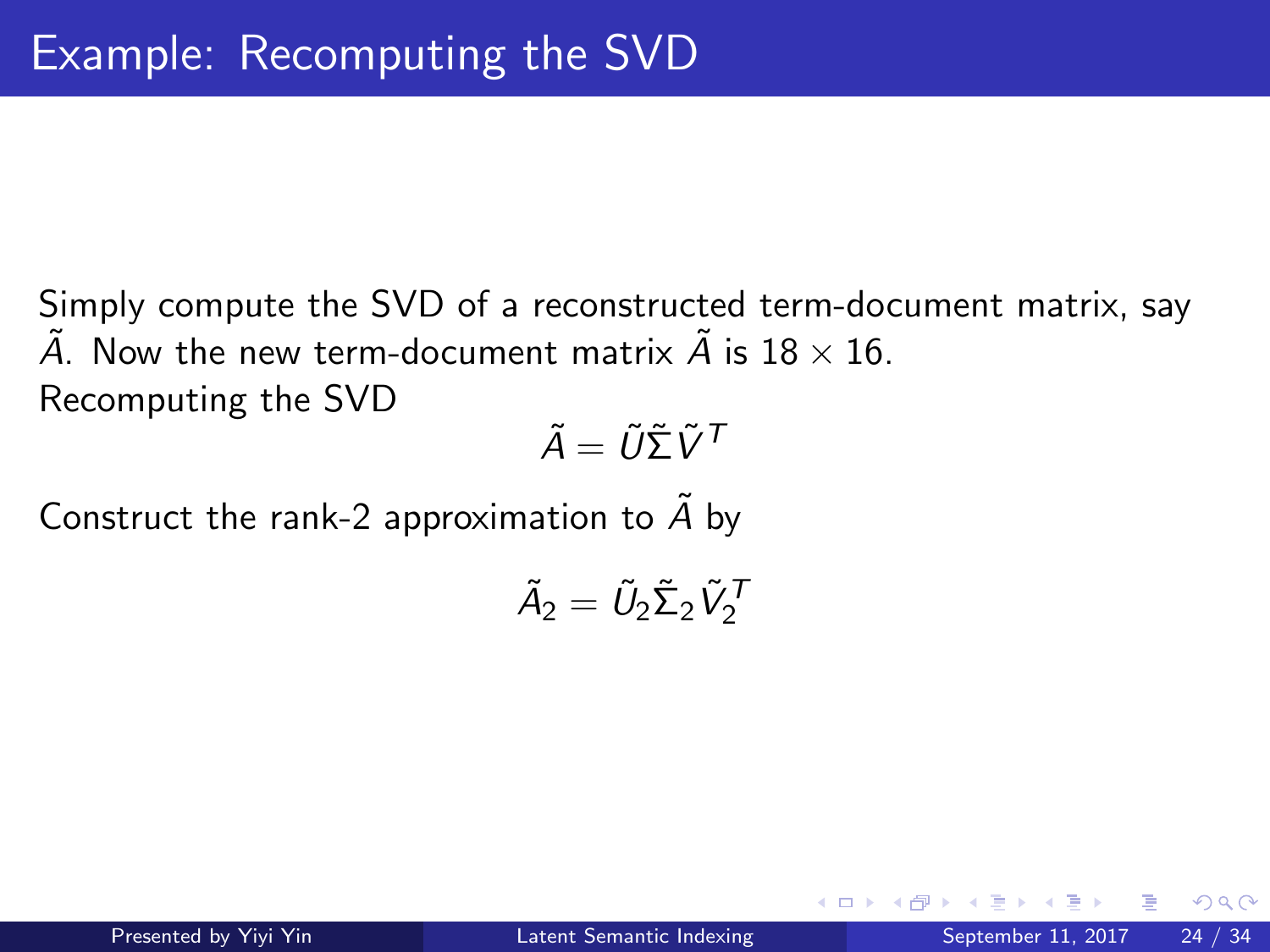#### Example: Recomputing the SVD



Presented by Yivi Yin **[Latent Semantic Indexing](#page-0-0) September 11, 2017** 25 / 34

 $299$ 

э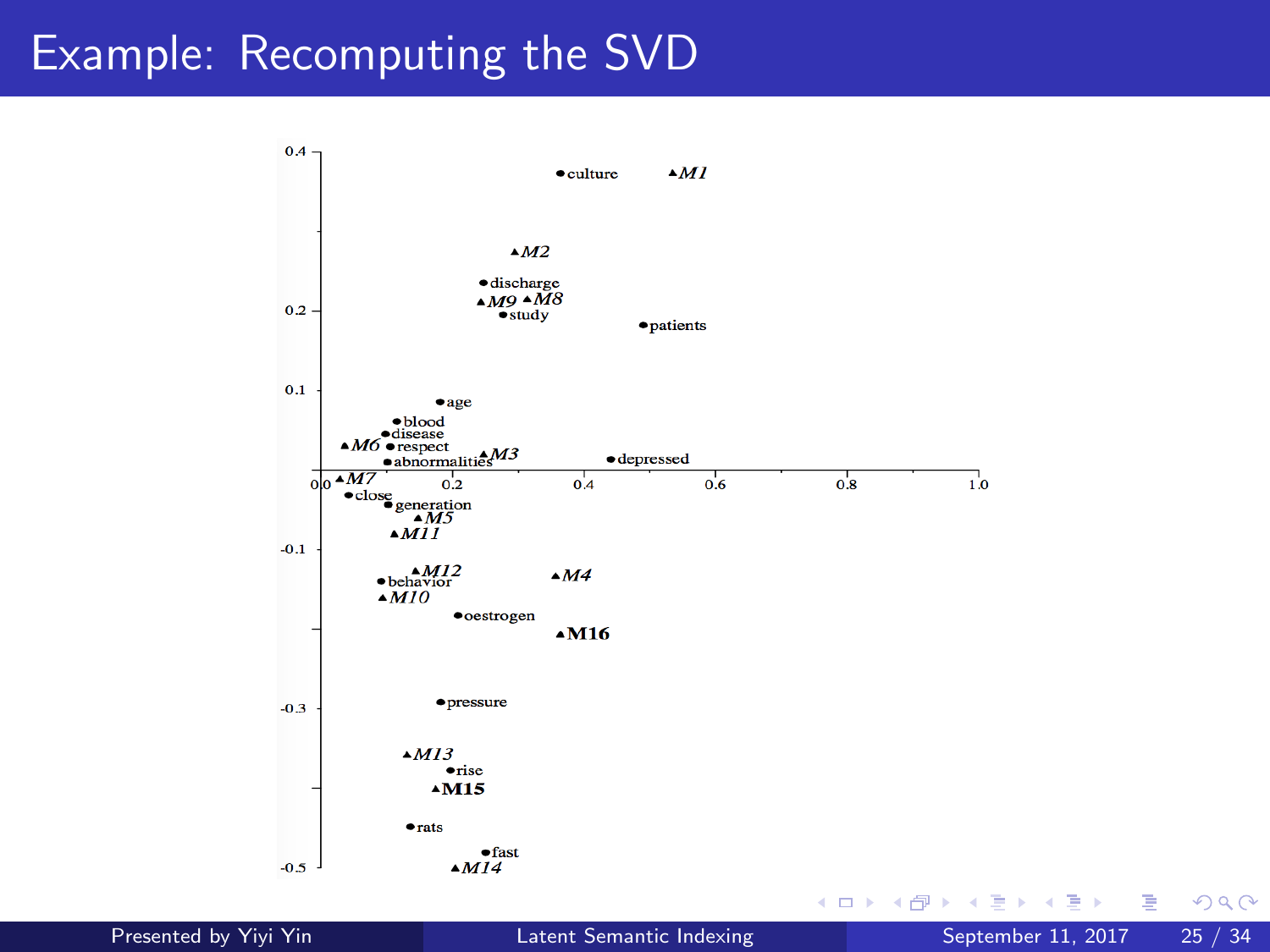# Example: Difference between Folding-in and Recomputing the SVD

- Folding-in didn't reconstruct the semantic representation in the new database
- The existing LSI didn't take the association between **behavior** and rats into consideration. Thus it fails to form the cluster M13, M14 and M15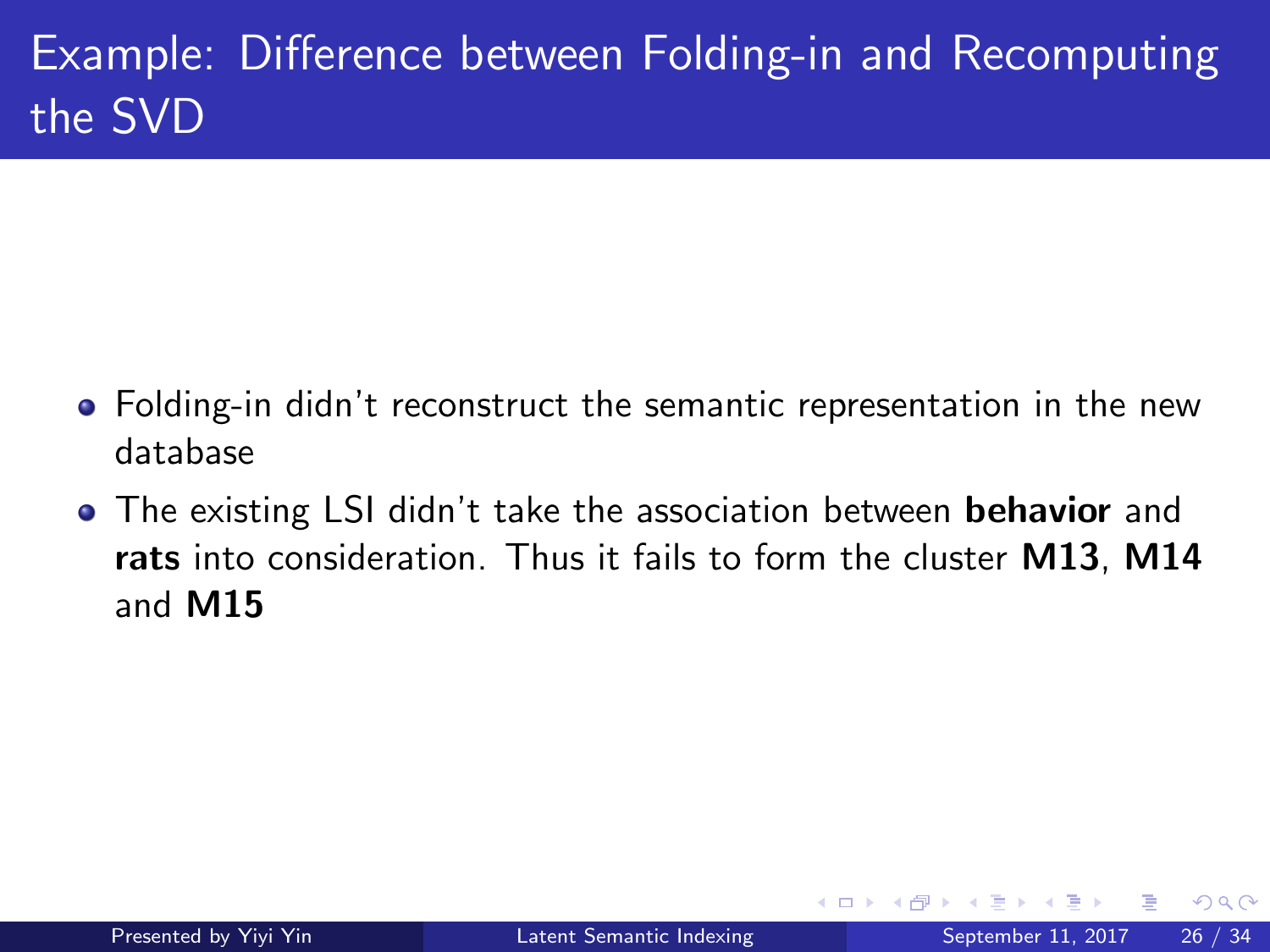Let  $D_{m\times p}$  denote new document vectors,  $B = (A_k|D)$ , define  $SVD(B) = U_B \Sigma_B V_B^T$ . Then

$$
U_k^T B \begin{pmatrix} V_k & 0 \\ 0 & I_p \end{pmatrix} = (\Sigma_k | U_k^T D)
$$

since  $A_k = U_k \Sigma_k V_k^T$ . If  $F = (\Sigma_k | U_k^T D)$  and  $SVD(F) = U_F \Sigma_F V_F^T$ , then

$$
U_B = U_k U_F, V_B = \begin{pmatrix} V_k & 0 \\ 0 & I_p \end{pmatrix} V_F, \Sigma_F = \Sigma_B
$$

Presented by Yiyi Yin **[Latent Semantic Indexing](#page-0-0) September 11, 2017** 27 / 34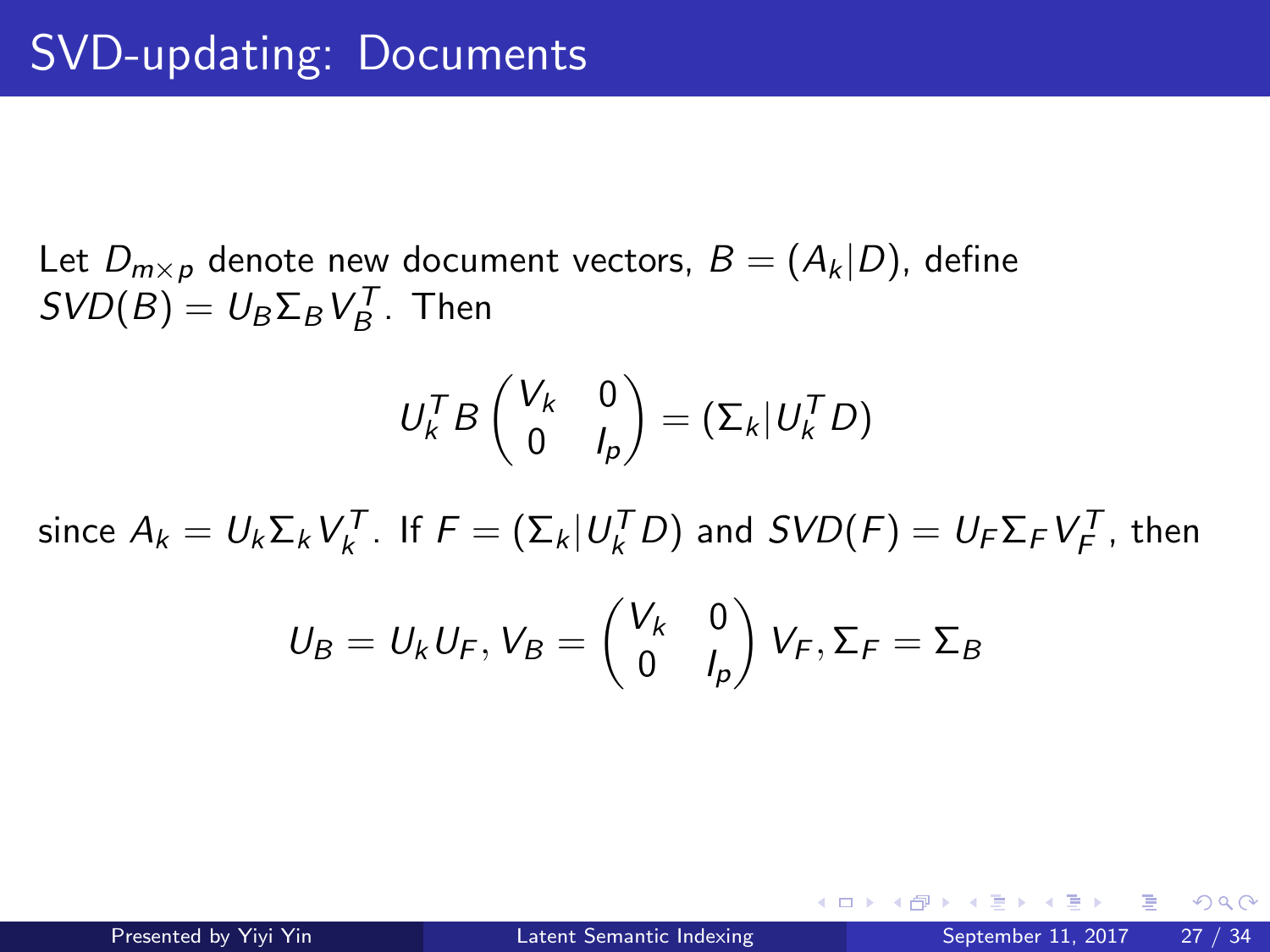# SVD-updating: Terms

Let  $\mathcal{T}_{q\times n}$  denote new term vectors,  $\mathcal{C}=\left(\frac{A_k}{\mathcal{T}}\right)$ T  $\big)$ , define  $SVD(C) = U_C\Sigma_C V_C^T$ . Then

$$
\begin{pmatrix} U_k^T & 0 \\ 0 & I_q \end{pmatrix} CV_k = \begin{pmatrix} \Sigma_k \\ TV_k \end{pmatrix}
$$

If 
$$
H = \begin{pmatrix} \Sigma_k \\ TV_k \end{pmatrix}
$$
 and  $SVD(H) = U_H \Sigma_H V_H^T$ , then  

$$
U_C = \begin{pmatrix} U_k & 0 \\ 0 & I_q \end{pmatrix} U_H, V_C = V_k V_H, \Sigma_H = \Sigma_C
$$

D.

化重变 化重变性

◂**◻▸ ◂<del>⁄</del>** ▸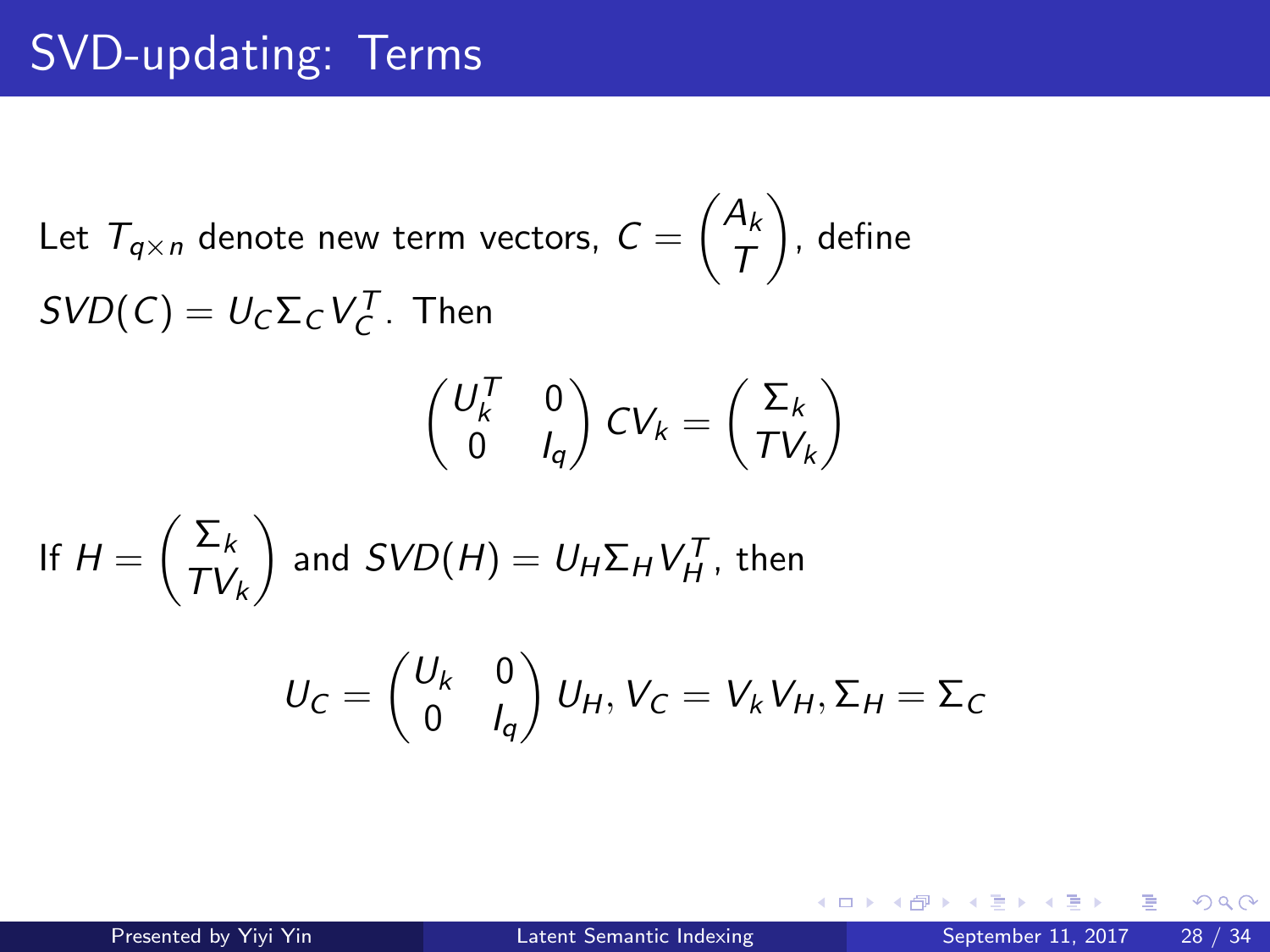For a change of weightings in j terms, let  $Y_i$  be an  $m \times j$  matrix with rows of zeros or rows of j-th order identity matrix  $\mathit{l}_j$ , let  $\mathit{Z}_j$  be  $\mathit{n} \times \mathit{j}$  matrix whose columns specify the actual differences between old and new weights for each of the  $i$  terms. The correction step is actually to compute the SVD decomposition of  $W = A_k + Y_j Z_j^{\mathcal T}$ . Define  $SVD(W) = U_{W}\Sigma_W V_W^{\mathcal T}$ . Then

$$
U_k^T W V_k = (\Sigma_k + U_k^T Y_j Z_j^T V_k)
$$

If  $Q=(\mathsf{\Sigma}_k+U_k^{\mathsf{T}}\mathsf{Y}_j\mathsf{Z}_j^{\mathsf{T}}\mathsf{V}_k)$  and  $\mathsf{SVD}(Q)=U_Q\mathsf{\Sigma}_Q\mathsf{V}_Q^{\mathsf{T}},$  then

$$
U_W = U_k U_Q, V_W = V_k V_Q
$$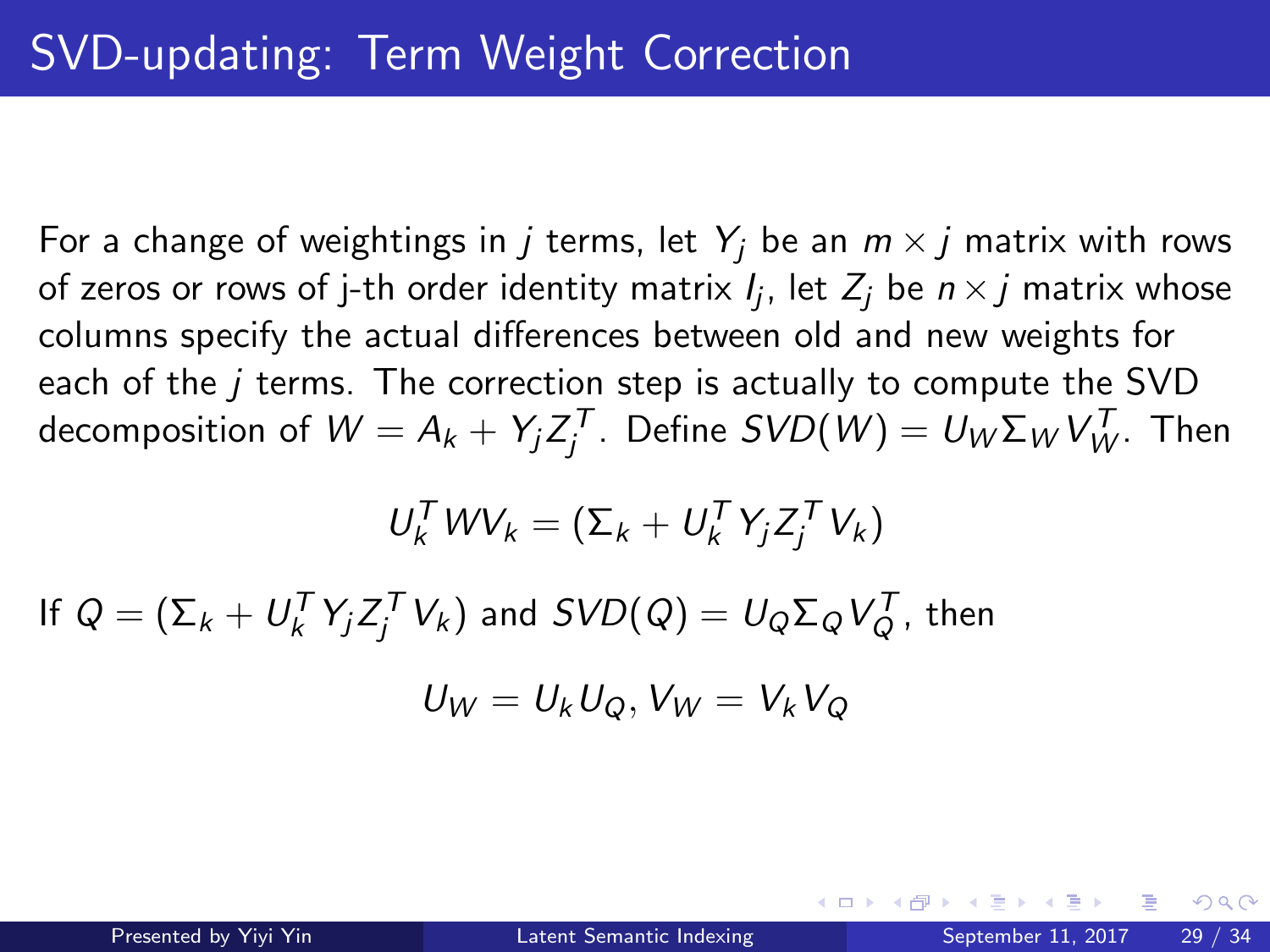#### Example: SVD-updating



Presented by Yivi Yin **[Latent Semantic Indexing](#page-0-0) September 11, 2017** 30 / 34

 $299$ 

活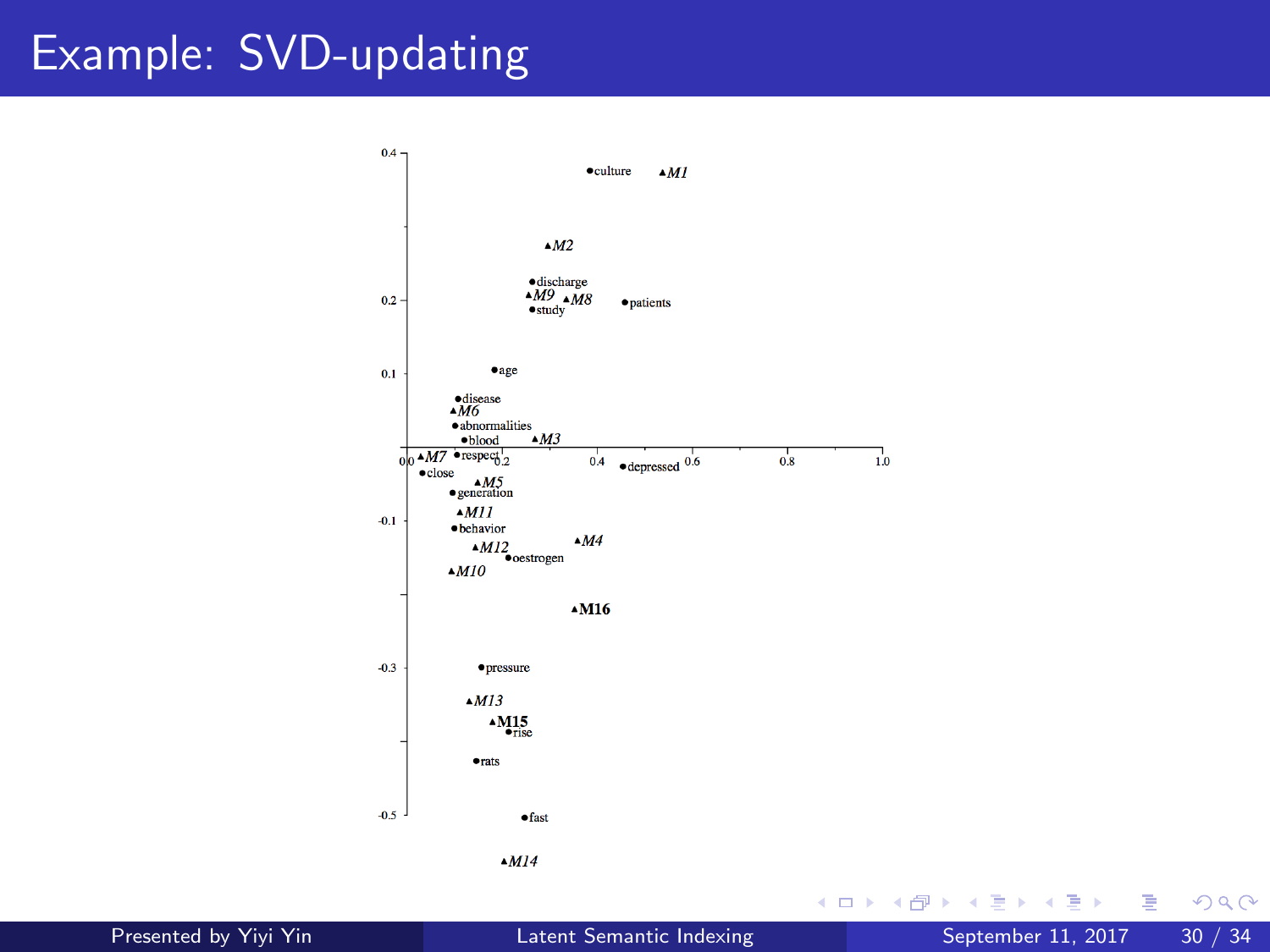One important difference between the folding-in and the SVD-updating is the guarantee of orthogonality.

- The folding-in process corrupts the orthogonality by appending non-orthogonal submatrices.
- The SVD-updating can guarantee the orthogonality.

4 D F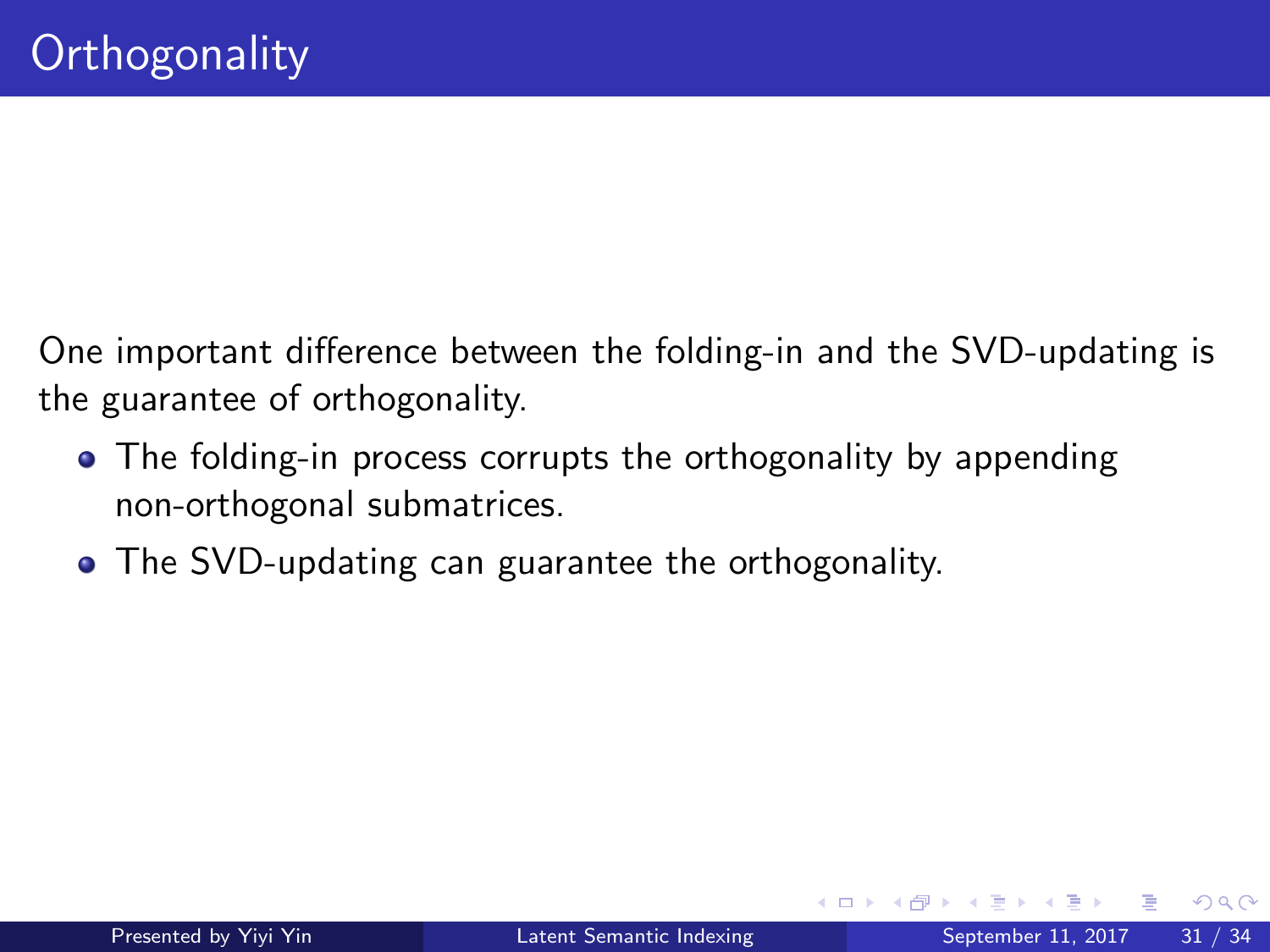|                     | Computational Complexity   Orthogonality |     |
|---------------------|------------------------------------------|-----|
| Folding-in          |                                          | N٥  |
| Recomputing the SVD | ***                                      | Yes |
| SVD-updating        | $***$                                    | Yes |

4 0 8

- ∢ r¶ ×  $\mathcal{A}$ 

重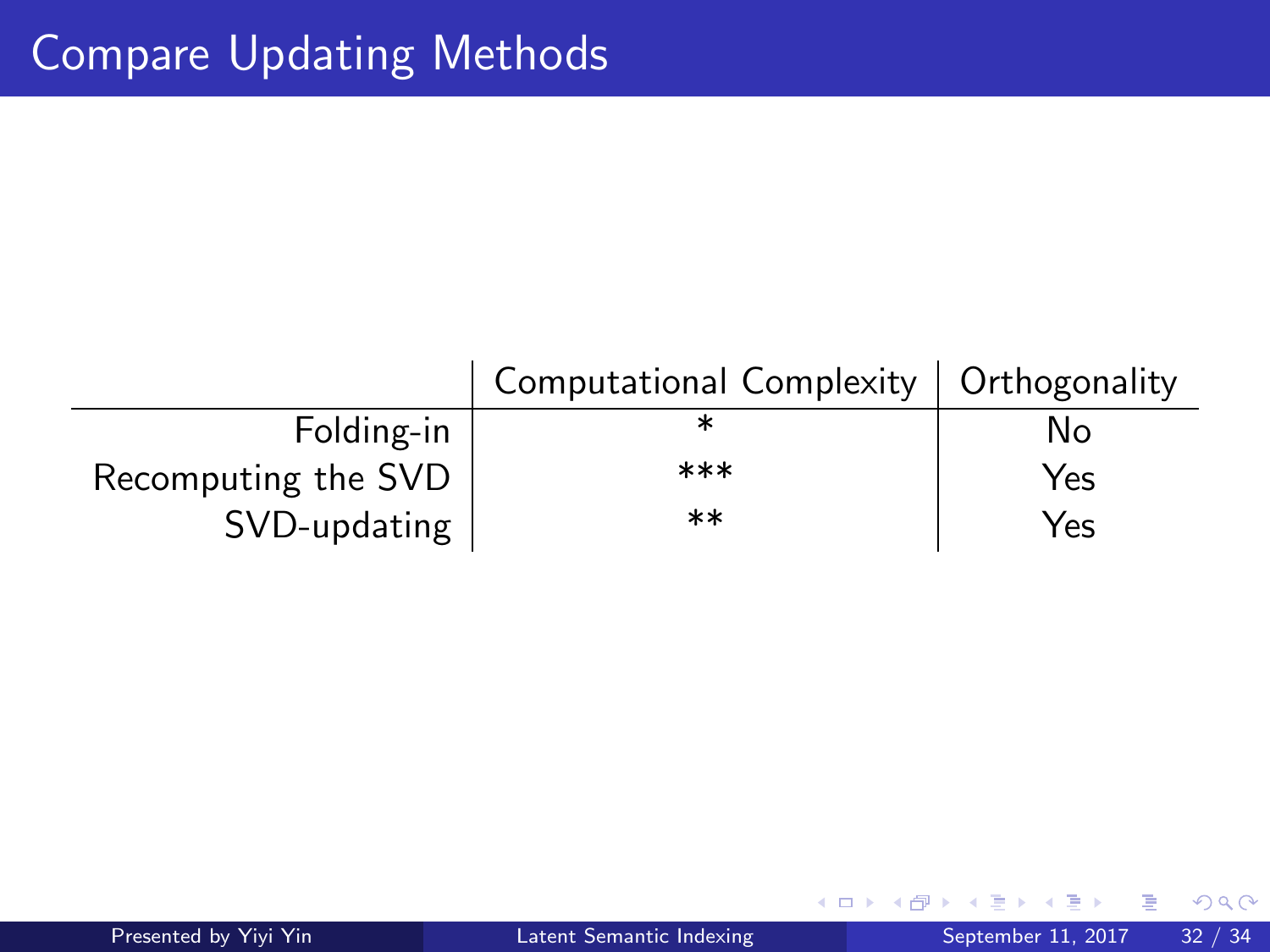

Berry, Michael W., Susan T. Dumais, and Todd A. Letsche., 1995 Computational methods for intelligent information access.

In Supercomputing, 1995. Proceedings of the IEEE/ACM SC95 Conference (pp. 20-20). IEEE.

4 0 8